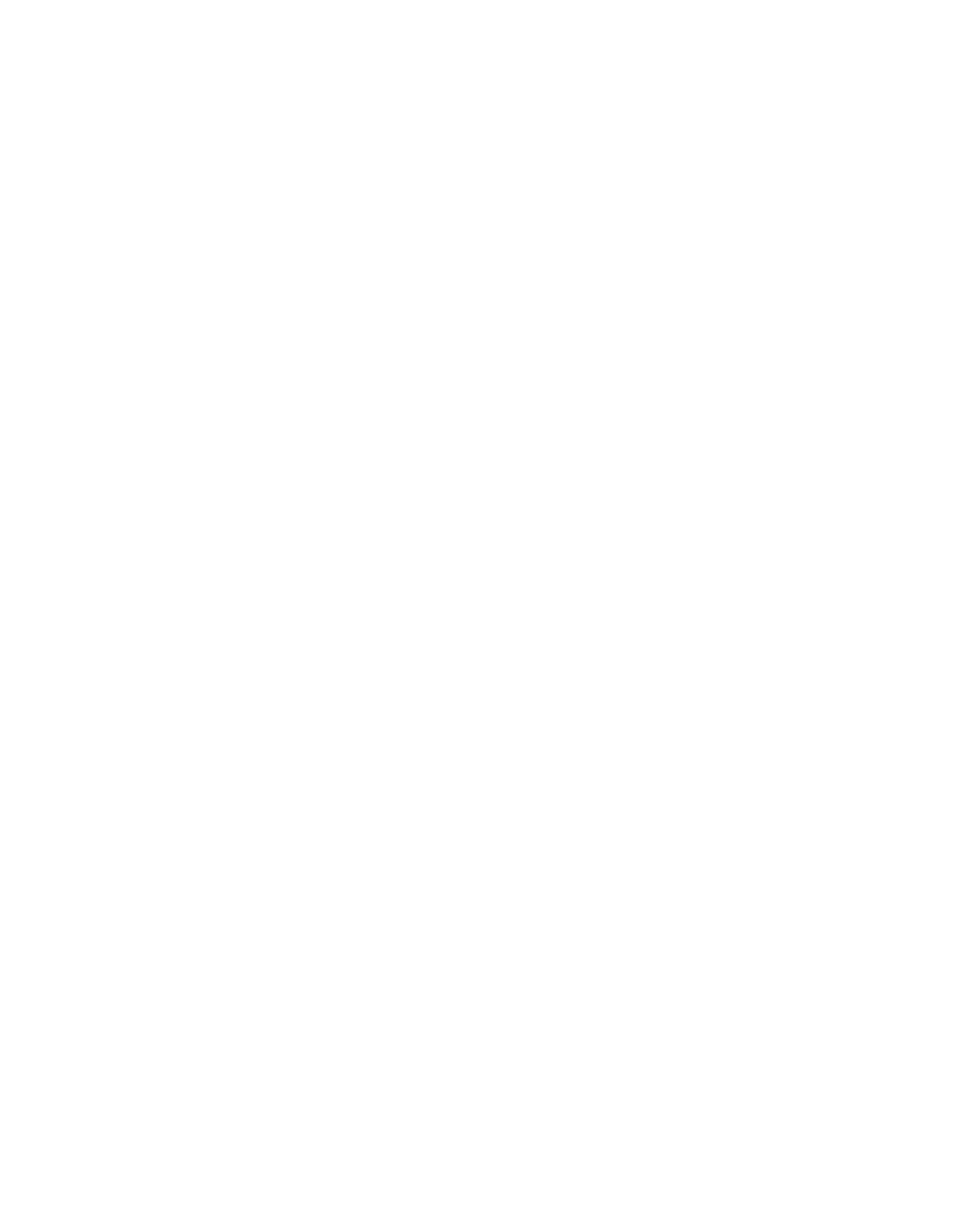# Record of Changes

| <b>REVISION</b> | <b>DESCRIPTION</b>                                                                  | <b>DATE</b> |
|-----------------|-------------------------------------------------------------------------------------|-------------|
| $REV (-)$       | <b>Initial Release</b>                                                              | 04/28/2022  |
| REV (A)         | Corrected minor formatting and spelling issues<br>Added Creative Commons copyright. | 19 May 2022 |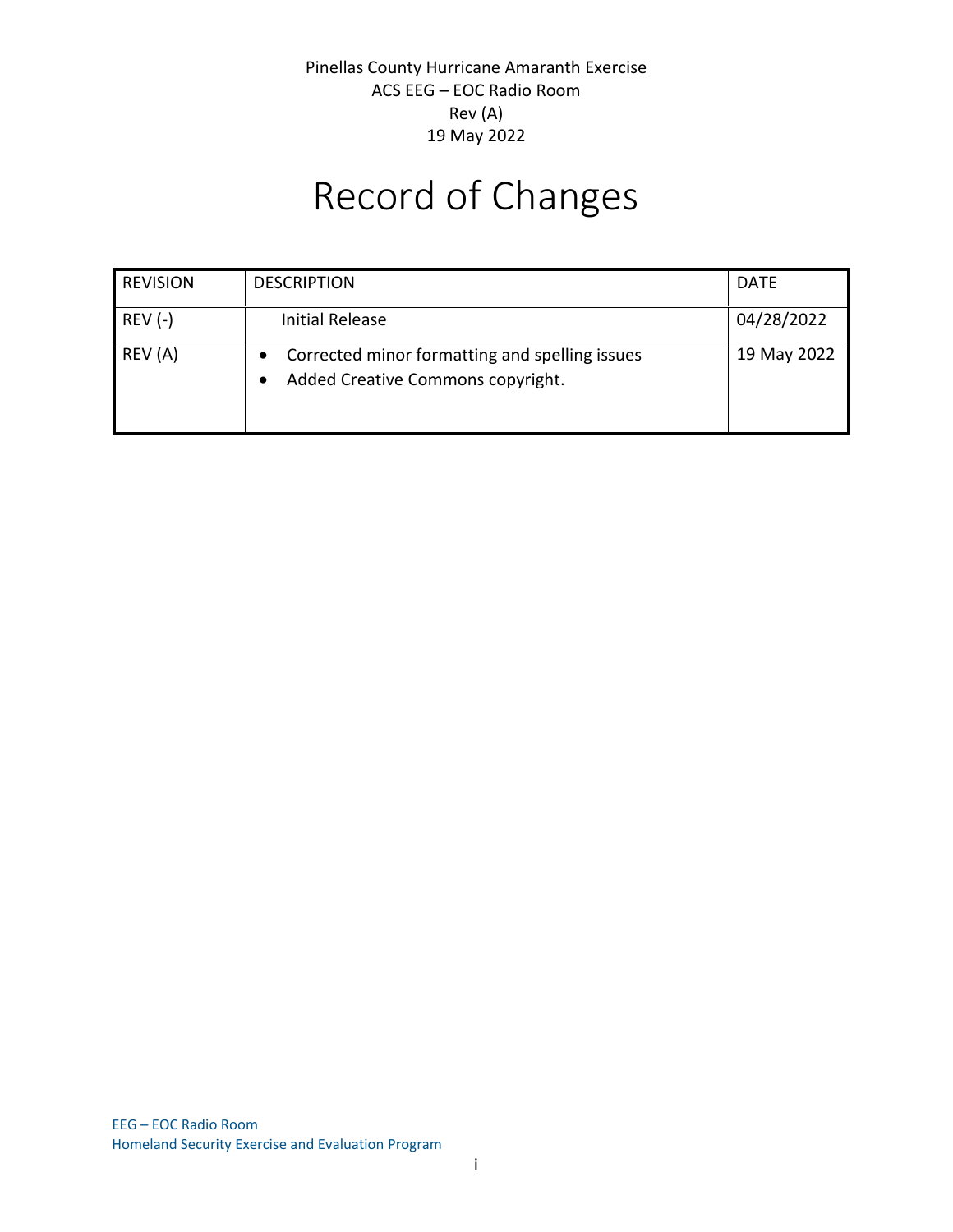# Exercise Evaluation Guide For EOC Radio Room

- **Exercise Name:** Pinellas County Hurricane Amaranth Exercise
- **Exercise Date:** 1 May 2022 3 May 2022
- **Organization:** Pinellas County Auxiliary Communications Service
- **Venue:** Pinellas County EOC Radio Room

#### 1.1 EXERCISE OBJECTIVE:

- a. During a simulated hurricane activation of the Pinellas County Emergency Operations Center (EOC), the Pinellas County Auxiliary Communications Service (ACS) will establish and maintain voice and Winlink digital Very High Frequency (VHF) radio networks that support the exchange of information between the EOC and simulated emergency evacuation shelters. Network establishment, network management, resource deployment, and demobilization will be performed in accordance with ACS standard operating procedures.
- b. During a simulated hurricane activation of the Pinellas County EOC, Pinellas ACS will establish and maintain VHF/ Ultra High Frequency (UHF) radio and telephonic voice landline networks that support resource management and tactical message exchanges between Pinellas County municipalities, deployed ACS resources, and the Pinellas County EOC. Network establishment, network management, resource deployment, and demobilization will be performed in accordance with ACS standard operating procedures.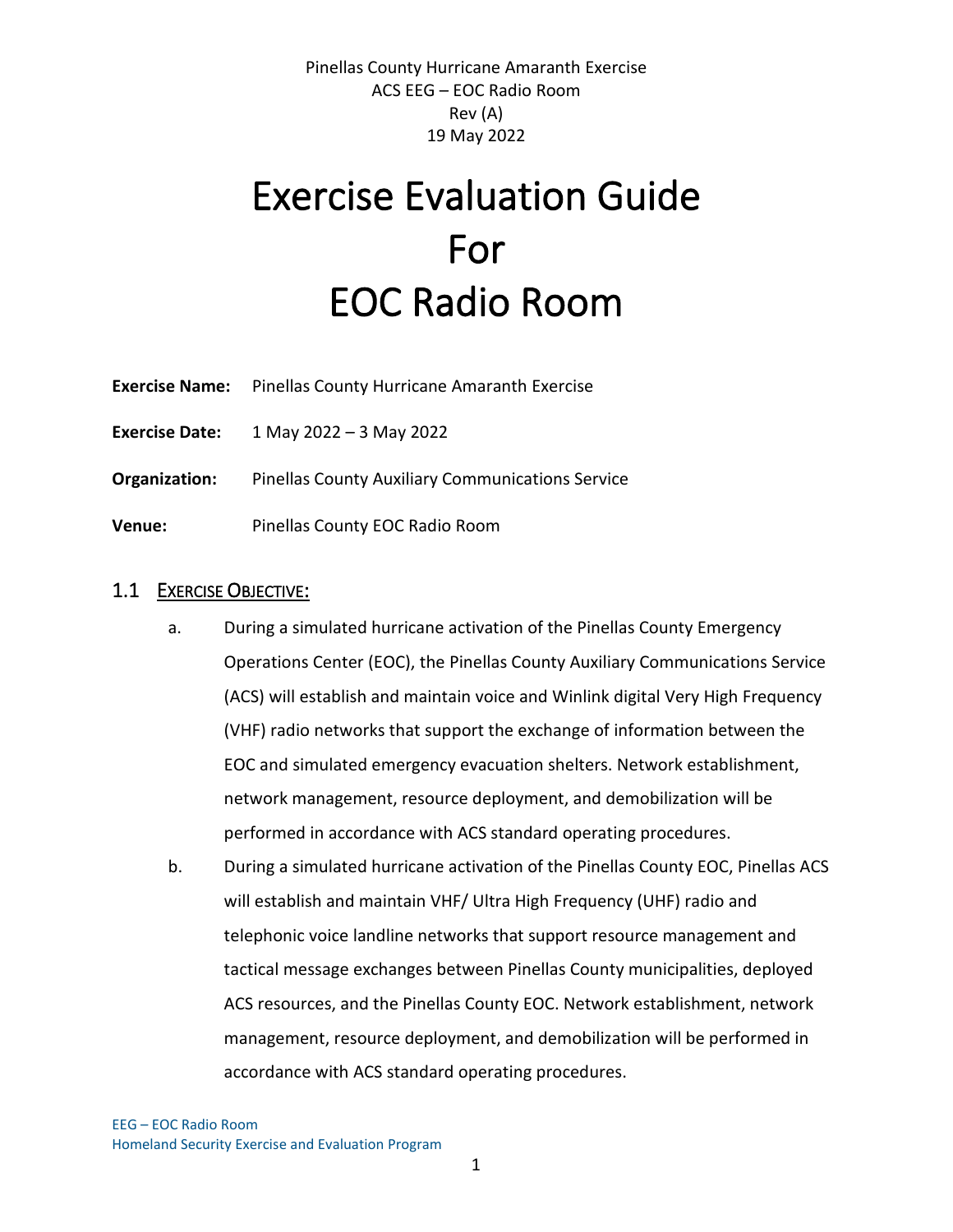- c. During a simulated hurricane activation of the Pinellas County EOC, Pinellas ACS Radio Operators (RADOs) located at the EOC will exchange tactical and formal message traffic with the state of Florida EOC using amateur voice and Winlink digital radio networks; SHARES voice and SHARES Winlink digital radio networks; and EMnet, MSAT, and TracStar voice satellite networks. Each message exchange will be conducted in accordance with ACS standard operating procedures.
- d. During a simulated hurricane activation of the Pinellas County EOC, Pinellas ACS RADOs located at the EOC will exchange tactical and formal message traffic with Pinellas ACS RADOs located at simulated emergency evacuation shelters using both voice and Winlink digital radio networks. Each message exchange will be conducted in accordance with ACS standard operating procedures.

### 1.2 CORE CAPABILITY: OPERATIONAL COMMUNICATIONS

Ensure the capacity for timely communications in support of security, situational awareness, and operations by any and all means available, among and between affected communities in the impact area and all response forces.

## 1.3 ORGANIZATIONAL CAPABILITY TARGETS

The following capability targets have been established for Pinellas ACS.

## 1.3.1 Organizational Capability Target 1.

Within 1 Hour of EOC activation in support of an incident with potential impacts to county communication systems, manage the activation and deployment of ACS resources to locations activated by the Pinellas County Department of Emergency Management.

## 1.3.1.1 Critical Tasks

a. ACS Radio Officer (RO)/Deputy RO notifies the ACS membership of ACS activation using Pinellas Alert, text, and phone messaging systems.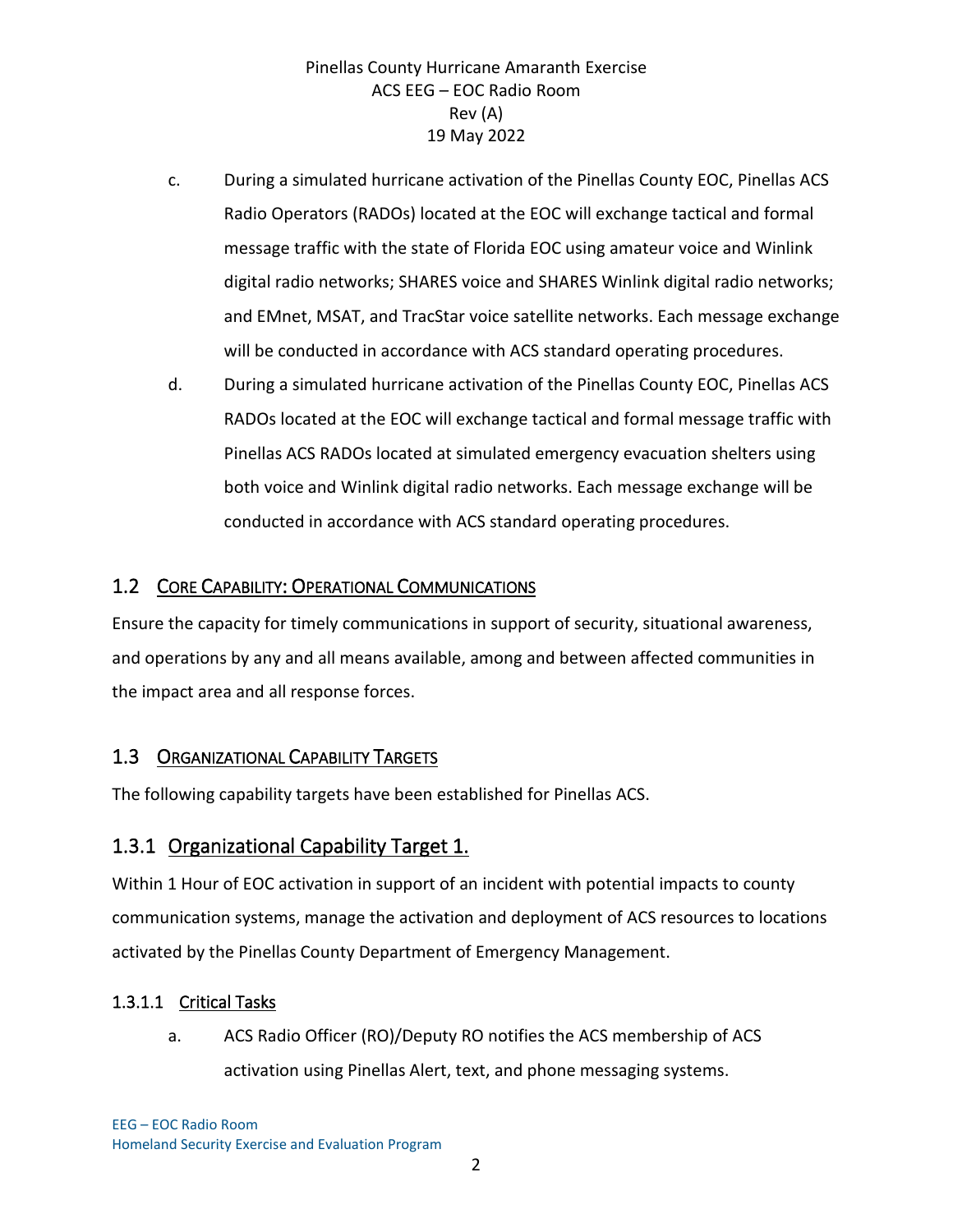- b. ACS RO/Deputy RO assigns ACS resources to activated deployment locations.
- c. Distribute ACS shelter radio kits on an as needed basis.
- d. Establish and maintain inventory control of all deployed ACS shelter radio kits and resources.
- e. Track ACS members in route to and from deployment locations to verify safe arrival.
- f. Develop and distribute to the ACS membership an incident specific ICS 205.

#### 1.3.1.2 Source(s):

- a. Pinellas County ACS/ARES® Emergency Communication Plan and Standard Operating Procedures
- b. Position Task Book (PTB) for the Position of Auxiliary Communicator (AUXC)

## 1.3.2 Organizational Capability Target 2.

Within 2 hours of ACS Activation, establish VHF/UHF radio and telephonic voice landline networks that support resource management and tactical message exchanges between *TBD* Pinellas County municipalities, deployed ACS resources, and the Pinellas County EOC. Network communications is maintained for the duration of a 72-hour incident.

#### 1.3.2.1 Critical Tasks

- a. EOC ACS RADO obtains, assembles, and prepares the material for a personal Go-Kit that will support a 72-hour EOC activation.
- b. When notified of ACS activation (Pinellas Alert, Email, text, or phone), the EOC ACS RADO notifies the ACS RO that he or she is available for activation and accepts the EOC radio room assignment.
- c. EOC ACS RADO obtains incident specific information regarding the deployment from ACS RO/Deputy RO (deployment location, duration, time of arrival, ICS 204, ICS 205, etc.).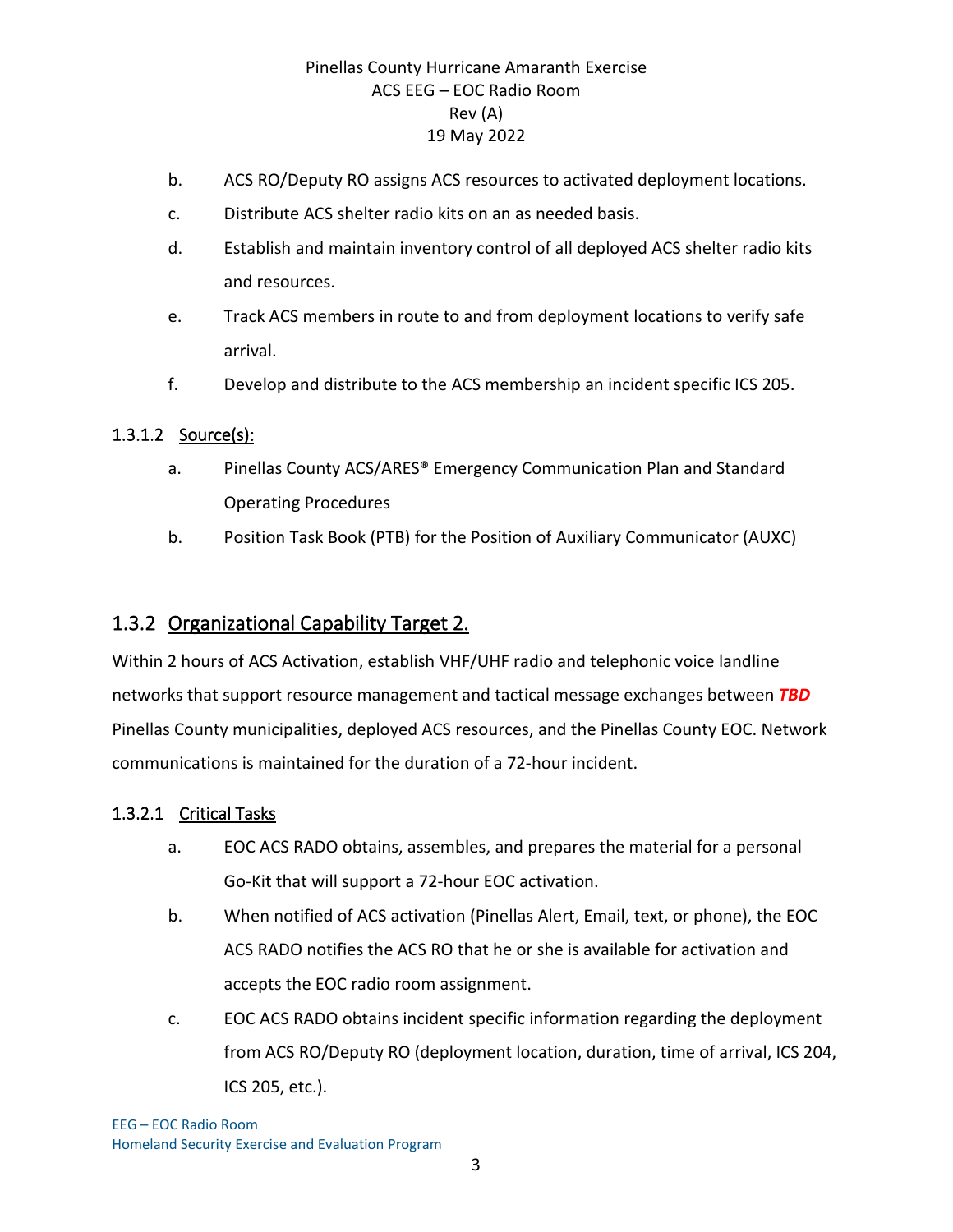- d. EOC ACS RADO establishes the ACS Tactical-Resource net and assumes the role of net control.
- e. EOC ACS RADO establishes and maintains VHF amateur radio voice communications with deployed ACS resources and Pinellas County municipalities.
- f. EOC ACS RADO establishes and maintains UHF voice communications with Pinellas County municipalities using the Pinellas County 800-MHz trunked radio system.
- g. EOC ACS RADO maintains site-specific ICS 214, ICS 309, and net control logs throughout the activation period.
- h. EOC ACS RADO sends and receives message traffic, both tactical and formal, with deployed ACS resources and Pinellas County municipalities using VHF amateur radio, 800-MHz radio, and telephonic landline networks.

#### 1.3.2.2 Source(s):

- a. Pinellas County ACS/ARES® Emergency Communication Plan and Standard Operating Procedures
- b. Incident specific ICS 205
- c. PTB for the Position of Auxiliary Communicator

## 1.3.3 Organizational Capability Target 3.

Within 2 hours of ACS Activation, establish a VHF radio voice network that supports the exchange of information between *TBD* Pinellas County emergency evacuation shelters and the Pinellas County EOC. Network communications is maintained for the duration of a 72-hour incident.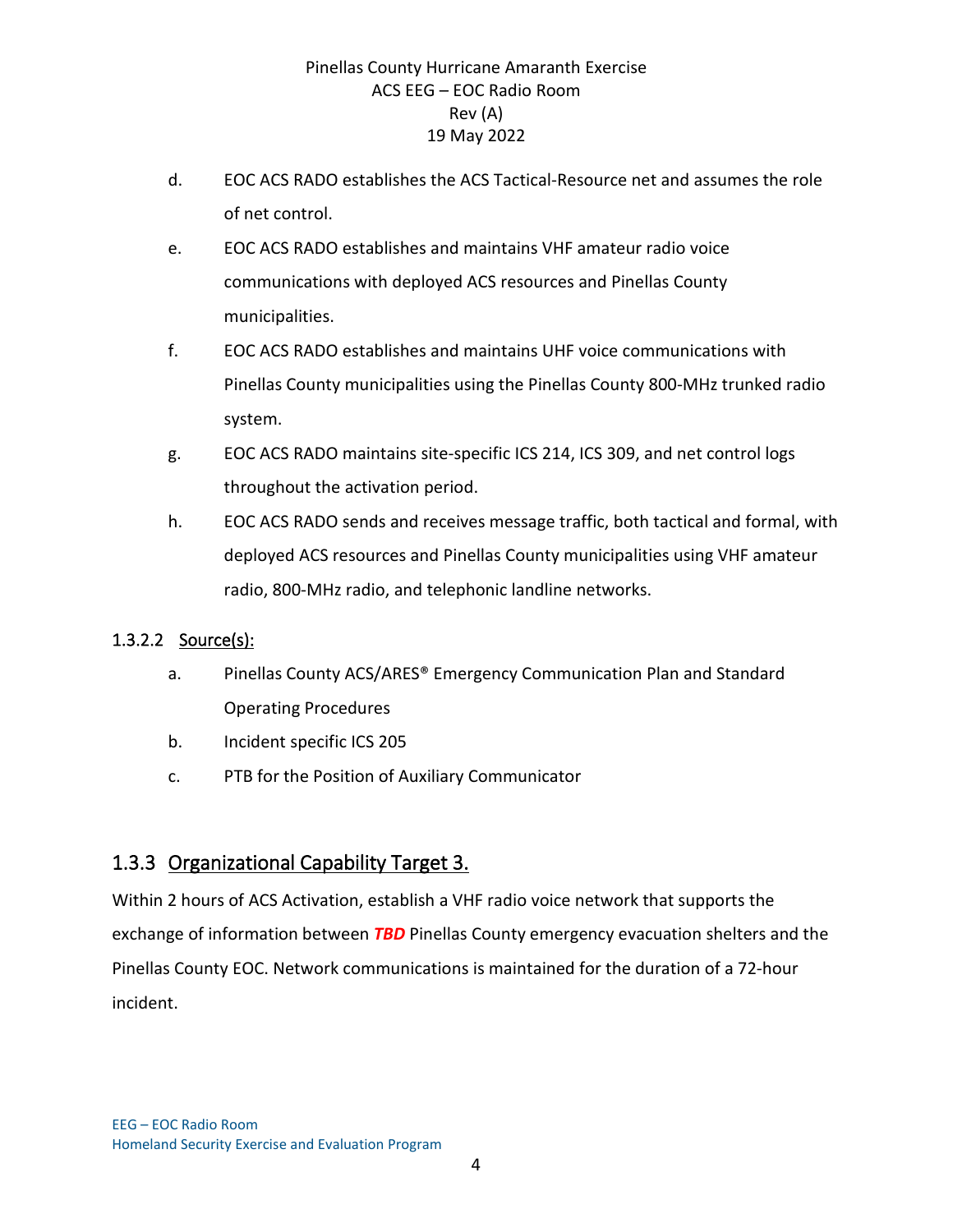#### 1.3.3.1 Critical Tasks

- a. EOC ACS RADO obtains, assembles, and prepares the material for a personal Go-Kit that will support a 72-hour EOC activation.
- b. When notified of ACS activation (Pinellas Alert, Email, text, or phone), the EOC ACS RADO notifies the ACS RO that he or she is available for activation and accepts the EOC radio room assignment.
- c. EOC ACS RADO obtains incident specific information regarding the deployment from ACS RO/Deputy RO (deployment location, duration, time of arrival, ICS 204, ICS 205, etc.).
- d. EOC ACS RADO establishes the ACS VHF shelter net and assumes the role of net control.
- e. EOC ACS RADO establishes and maintains VHF voice communications with each activated shelter.
- f. EOC ACS RADO maintains a site-specific ICS 214, ICS 309, and net control log throughout the activation period.
- g. EOC ACS RADO sends and receives message traffic, both tactical and formal, with each activated shelter using a VHF voice radio network.

#### 1.3.3.2 Source(s):

- a. Pinellas County ACS/ARES® Emergency Communication Plan and Standard Operating Procedures
- b. Pinellas County ACS/ARES® Emergency Shelter Plan and Standard Operating Procedures
- c. Incident specific ICS 205
- d. PTB for the Position of Auxiliary Communicator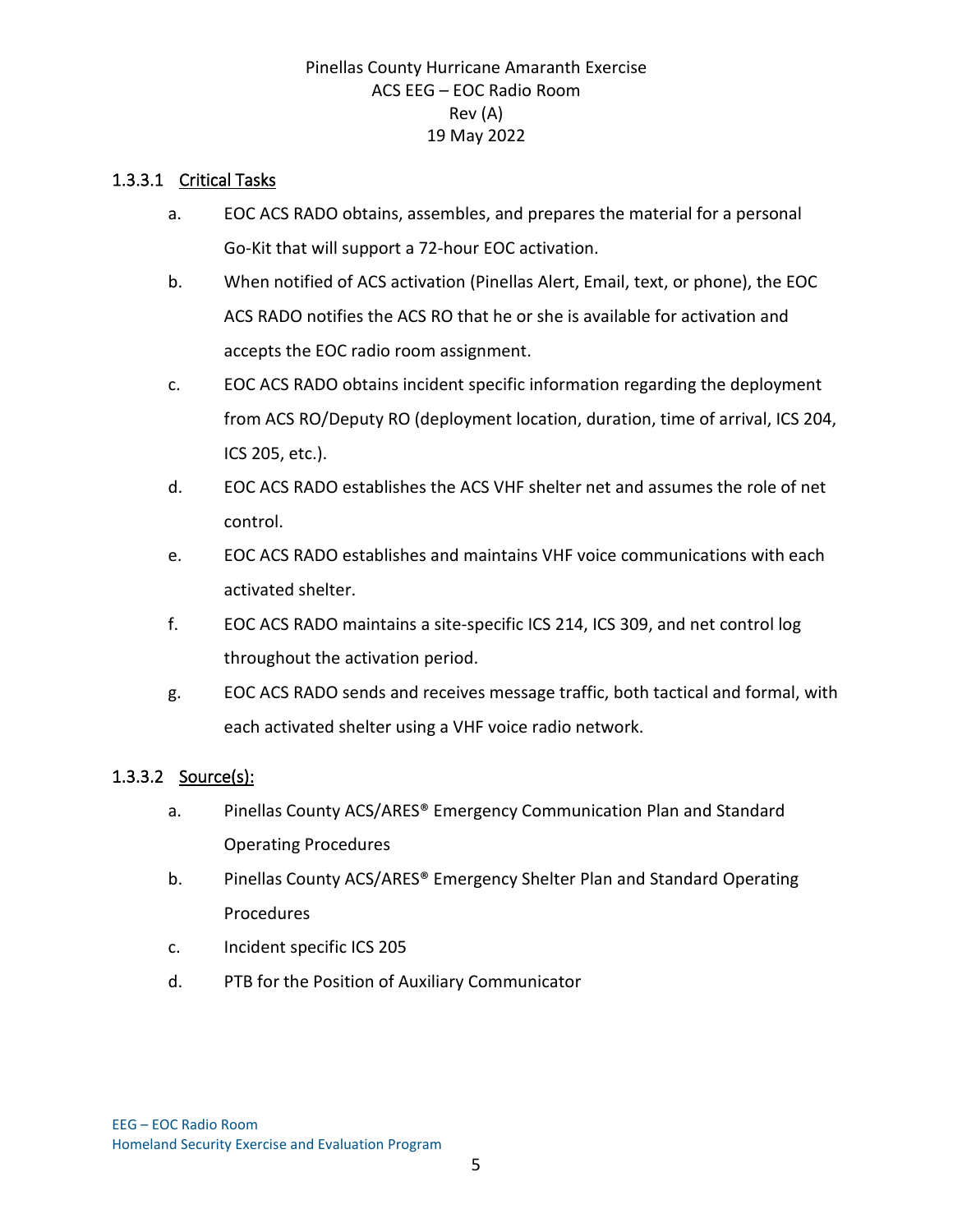## 1.3.4 Organizational Capability Target 4.

Within 2 hours of ACS Activation, establish a VHF radio Winlink data network that supports the exchange of information between *TBD* Pinellas County special needs emergency evacuation shelters and the Pinellas County EOC. Network communications is maintained for the duration of a 72-hour incident.

#### 1.3.4.1 Critical Tasks

- a. EOC ACS RADO obtains, assembles, and prepares the material for a personal Go-Kit that will support a 72-hour EOC activation.
- b. When notified of ACS activation (Pinellas Alert, Email, text, or phone), the EOC ACS RADO notifies the ACS RO that he or she is available for activation and accepts the EOC radio room assignment.
- c. EOC ACS RADO obtains incident specific information regarding the deployment from ACS RO/Deputy RO (deployment location, duration, time of arrival, ICS 204, ICS 205, etc.).
- d. EOC ACS RADO establishes the ACS VHF Winlink data net and assumes the role of net control.
- e. EOC ACS RADO establishes and maintains VHF Winlink data communications with each activated special needs shelter.
- f. EOC ACS RADO maintains a site-specific ICS 214 and ICS 309 throughout the activation period.
- g. EOC ACS RADO sends and receives message traffic, both tactical and formal, with each activated special needs shelter using a VHF Winlink data radio network.

#### 1.3.4.2 Source(s):

a. Pinellas County ACS/ARES® Emergency Communication Plan and Standard Operating Procedures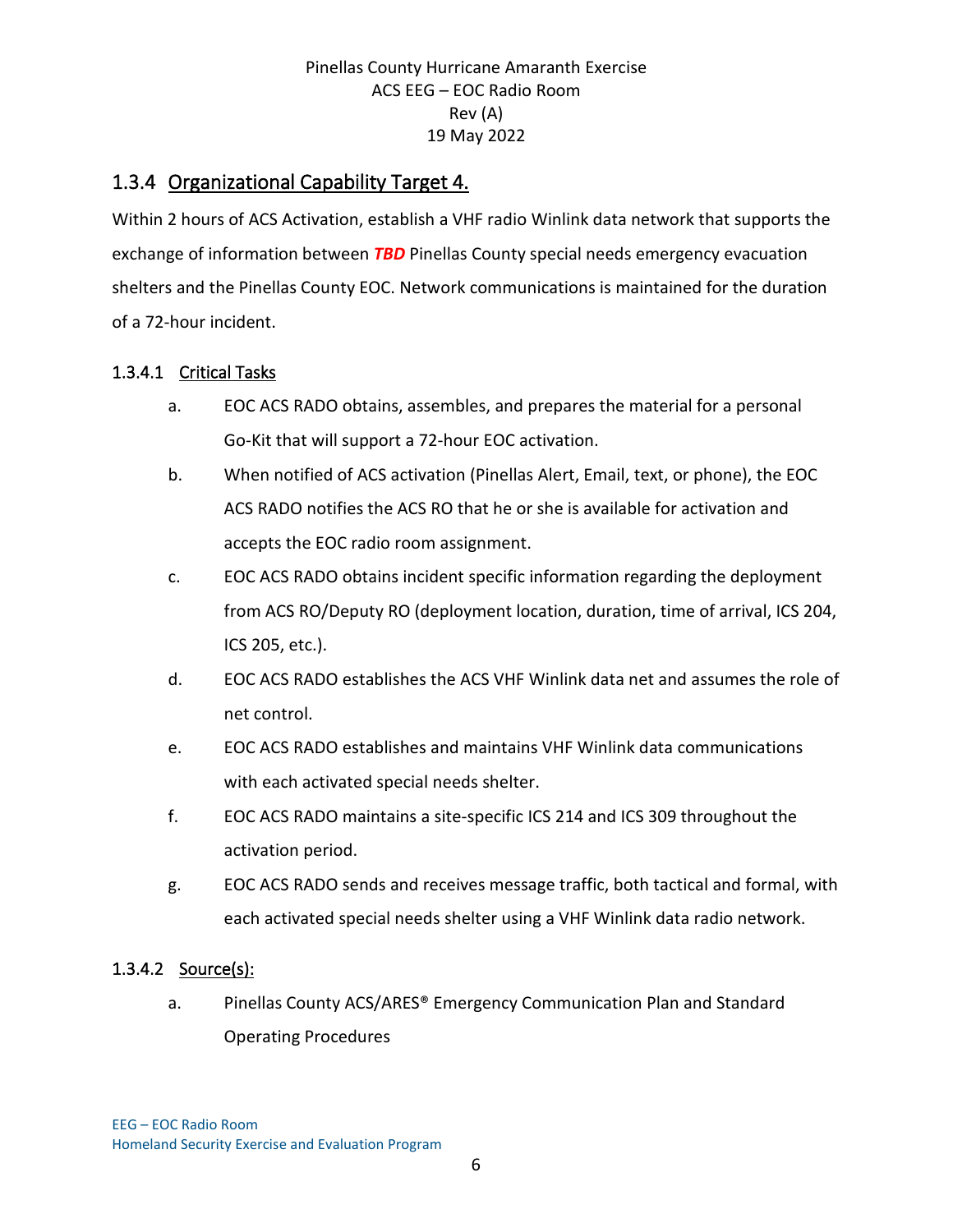- b. Pinellas County ACS/ARES® Emergency Shelter Plan and Standard Operating Procedures
- c. Incident specific ICS 205
- d. PTB for the Position of Auxiliary Communicator

## 1.3.5 Organizational Capability Target 5.

Within 2 Hours of ACS Activation, establish High Frequency (HF) voice and data networks that support the exchange of information between the Pinellas County EOC and the state of Florida EOC using amateur radio equipment and frequencies. Network communications is maintained for the duration of a 72-hour incident.

#### 1.3.5.1 Critical Tasks

- a. EOC ACS RADO obtains, assembles, and prepares the material for a personal Go-Kit that will support a 72-hour EOC activation.
- b. When notified of ACS activation (Pinellas Alert, Email, text, or phone), the EOC ACS RADO notifies the ACS RO that he or she is available for activation and accepts the EOC radio room assignment.
- c. EOC ACS RADO obtains incident specific information regarding the deployment from ACS RO/Deputy RO (deployment location, duration, time of arrival, ICS 204, ICS 205, etc.).
- d. EOC ACS RADO establishes and maintains HF voice and HF Winlink data communications with the state of Florida EOC.
- e. EOC ACS RADO maintains a site-specific ICS 214 and ICS 309 throughout the activation period.
- f. EOC ACS RADO sends and receives message traffic, both tactical and formal, with the state of Florida EOC using HF voice and HF Winlink data radio networks.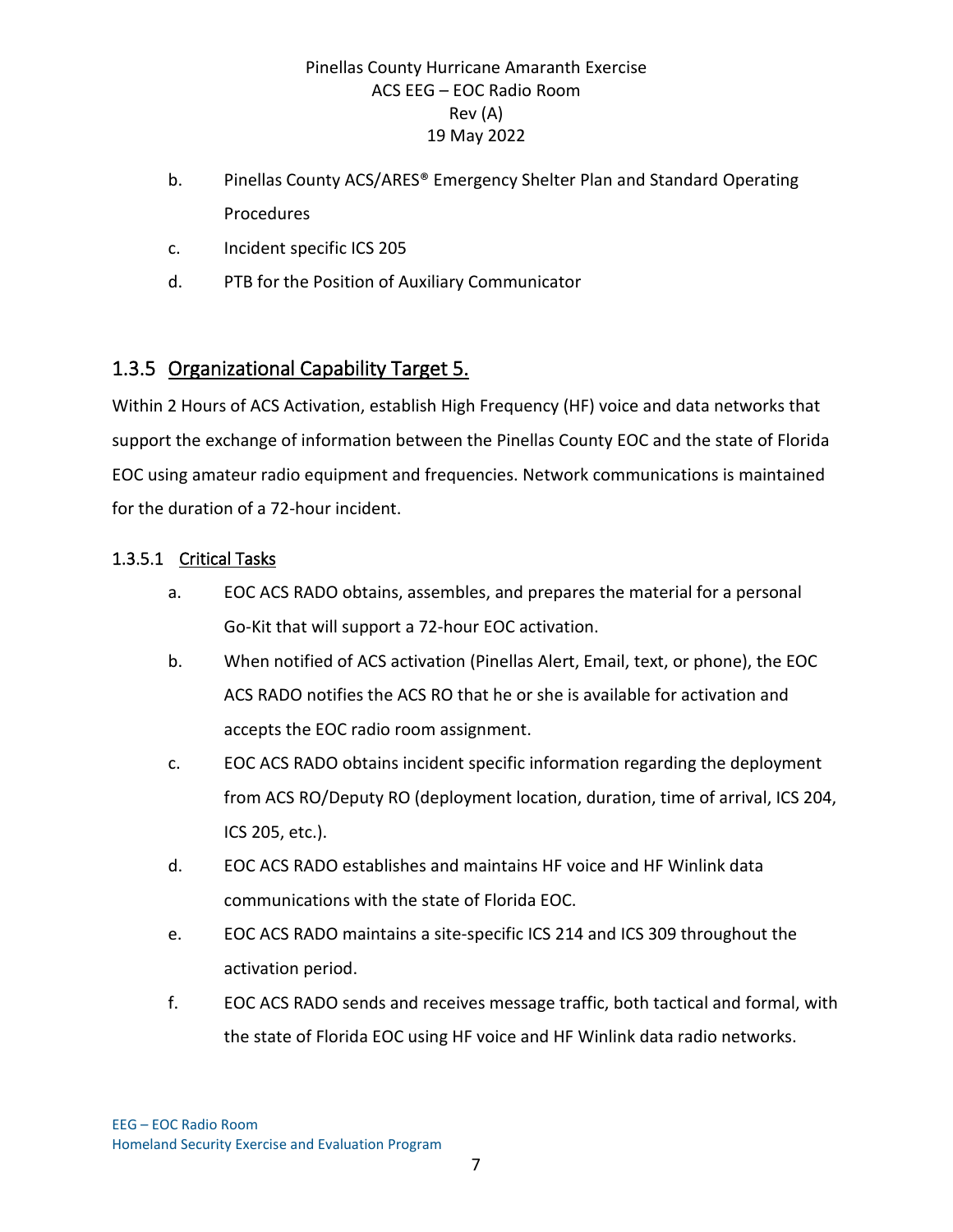#### 1.3.5.2 Source(s):

- a. Pinellas County ACS/ARES® Emergency Communication Plan and Standard Operating Procedures
- b. Incident specific ICS 205
- c. PTB for the Position of Auxiliary Communicator

## 1.3.6 Organizational Capability Target 6.

Within 2 Hours of ACS Activation, establish HF voice and data networks that support the exchange of information between the Pinellas County EOC and the state of Florida EOC using amateur radio equipment and SHARES radio frequencies. Network communications is maintained for the duration of a 72-hour incident.

#### 1.3.6.1 Critical Tasks

- a. EOC ACS RADO obtains, assembles, and prepares the material for a personal Go-Kit that will support a 72-hour EOC activation.
- b. When notified of ACS activation (Pinellas Alert, Email, text, or phone), the EOC ACS RADO notifies the ACS RO that he or she is available for activation and accepts the EOC radio room assignment.
- c. EOC ACS RADO obtains incident specific information regarding the deployment from ACS RO/Deputy RO (deployment location, duration, time of arrival, ICS 204, ICS 205, etc.).
- d. EOC ACS RADO establishes and maintains SHARES voice and SHARES Winlink data communications with the state of Florida EOC.
- e. EOC ACS RADO maintains a site-specific ICS 214 and ICS 309 throughout the activation period.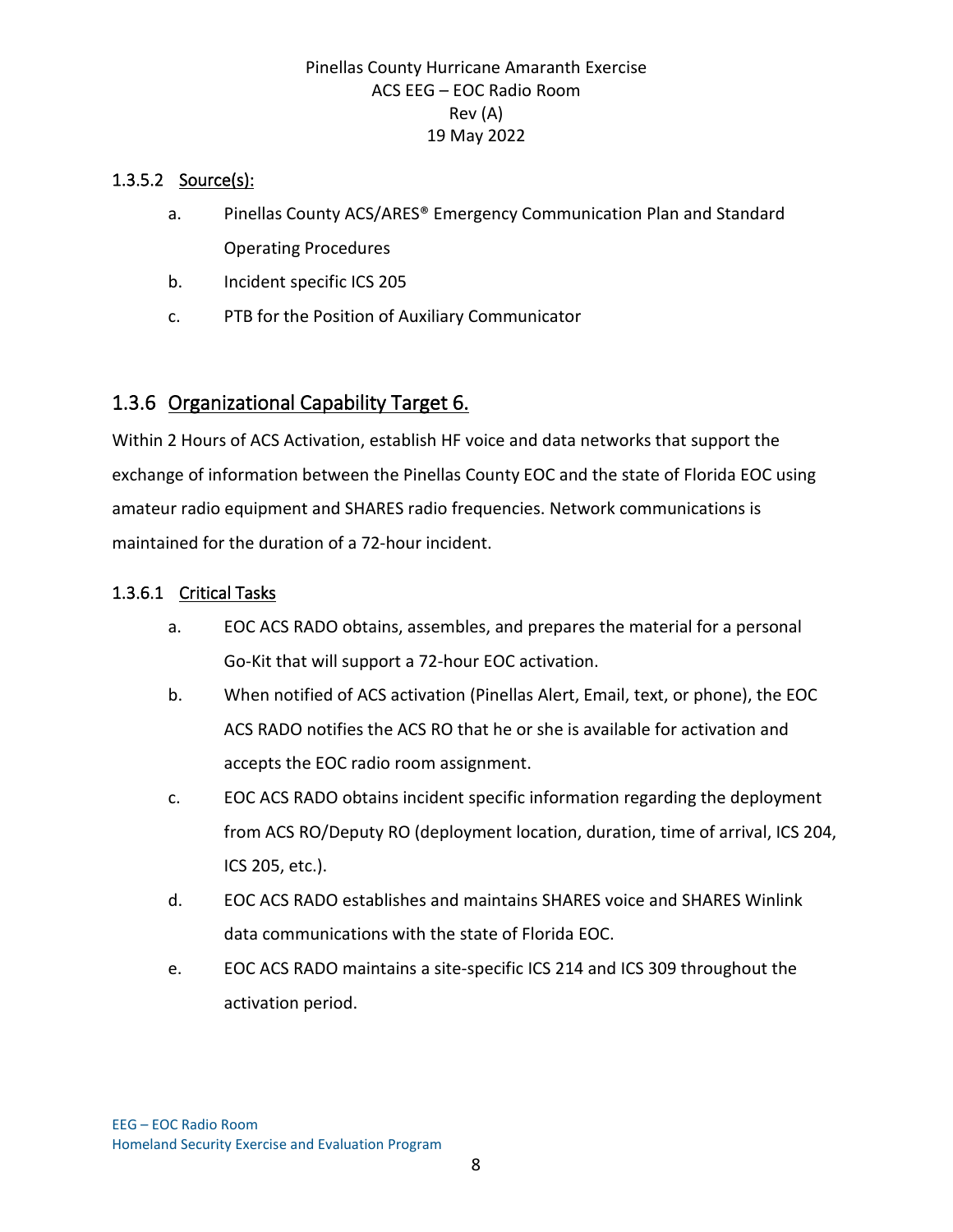f. EOC ACS RADO sends and receives message traffic, both tactical and formal, with the state of Florida EOC using SHARES voice and SHARES Winlink data radio networks.

#### 1.3.6.2 Source(s):

- a. Pinellas County ACS/ARES® Emergency Communication Plan and Standard Operating Procedures
- b. Incident specific ICS 205
- c. SHARES *TBD*
- d. PTB for the Position of Auxiliary Communicator

## 1.3.7 Organizational Capability Target 7.

Within 2 Hours of ACS activation, establish satellite voice communications with the state of Florida EOC using the EMnet (Alert and Notification System), MSAT (Satellite Radio Dispatch and Telephone system), and TracStar systems.

#### 1.3.7.1 Critical Tasks

- a. EOC ACS RADO obtains, assembles, and prepares the material for a personal Go-Kit that will support a 72-hour EOC activation.
- b. When notified of ACS activation (Pinellas Alert, Email, text, or phone), the EOC ACS RADO notifies the ACS RO that he or she is available for activation and accepts the EOC radio room assignment.
- c. EOC ACS RADO obtains incident specific information regarding the deployment from ACS RO/Deputy RO (deployment location, duration, time of arrival, ICS 204, ICS 205, etc.).
- d. EOC ACS RADO establishes and maintains EMnet voice communications with the state of Florida EOC.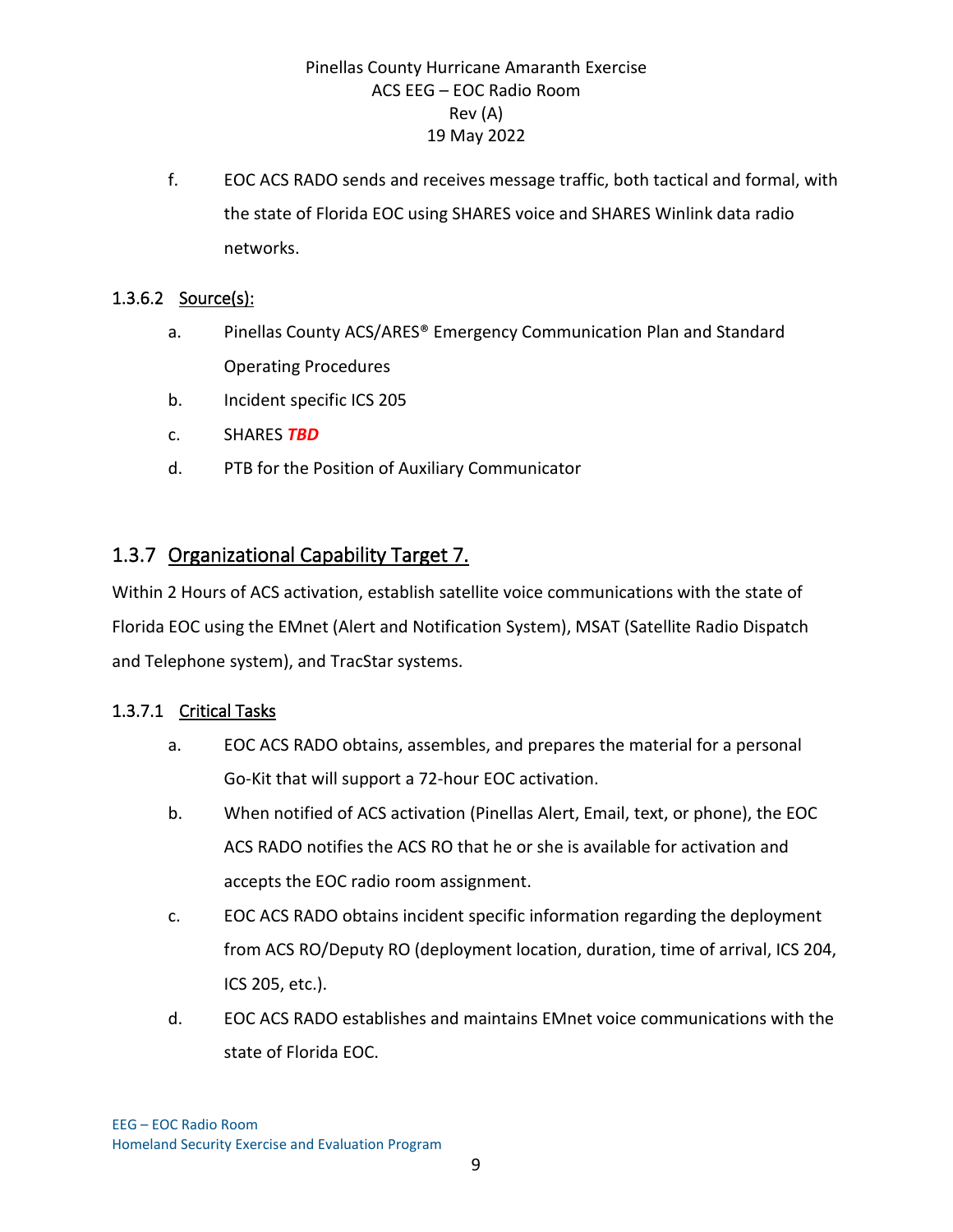- e. EOC ACS RADO establishes and maintains MSAT voice communications with the state of Florida EOC.
- f. EOC ACS RADO unpacks, transports, and installs a TracStar satellite antenna system onto the roof of the EOC.
- g. EOC ACS RADO establishes and maintains TracStar voice communications with the state of Florida EOC.
- h. EOC ACS RADO maintains a site-specific ICS 214 and ICS 309 throughout the activation period.
- i. EOC ACS RADO sends and receives message traffic, both tactical and formal, with the state of Florida EOC using EMnet, MSAT, and TracStar voice networks.

#### 1.3.7.2 Source(s):

- a. Pinellas County ACS/ARES® Emergency Communication Plan and Standard Operating Procedures
- b. *TBD*
- c. PTB for the Position of Auxiliary Communicator

## 1.3.8 Organizational Capability Target 8.

Within 3 hours of ACS deactivation, notify all deployed ACS resources of ACS deactivation, manage material resources returned to the Pinellas County EOC, deliver incident specific documentation to ACS leadership, and demobilize resources.

#### 1.3.8.1 Critical Tasks

- a. EOC ACS RADO notifies all net stations that ACS is being deactivated.
- b. EOC ACS RADO tracks status of deployed resources until each resource is reported home safe.
- c. ACS Logistics Officer inventories, documents discrepancies, and stores shelter radio kits and resources returned to the EOC during demobilization.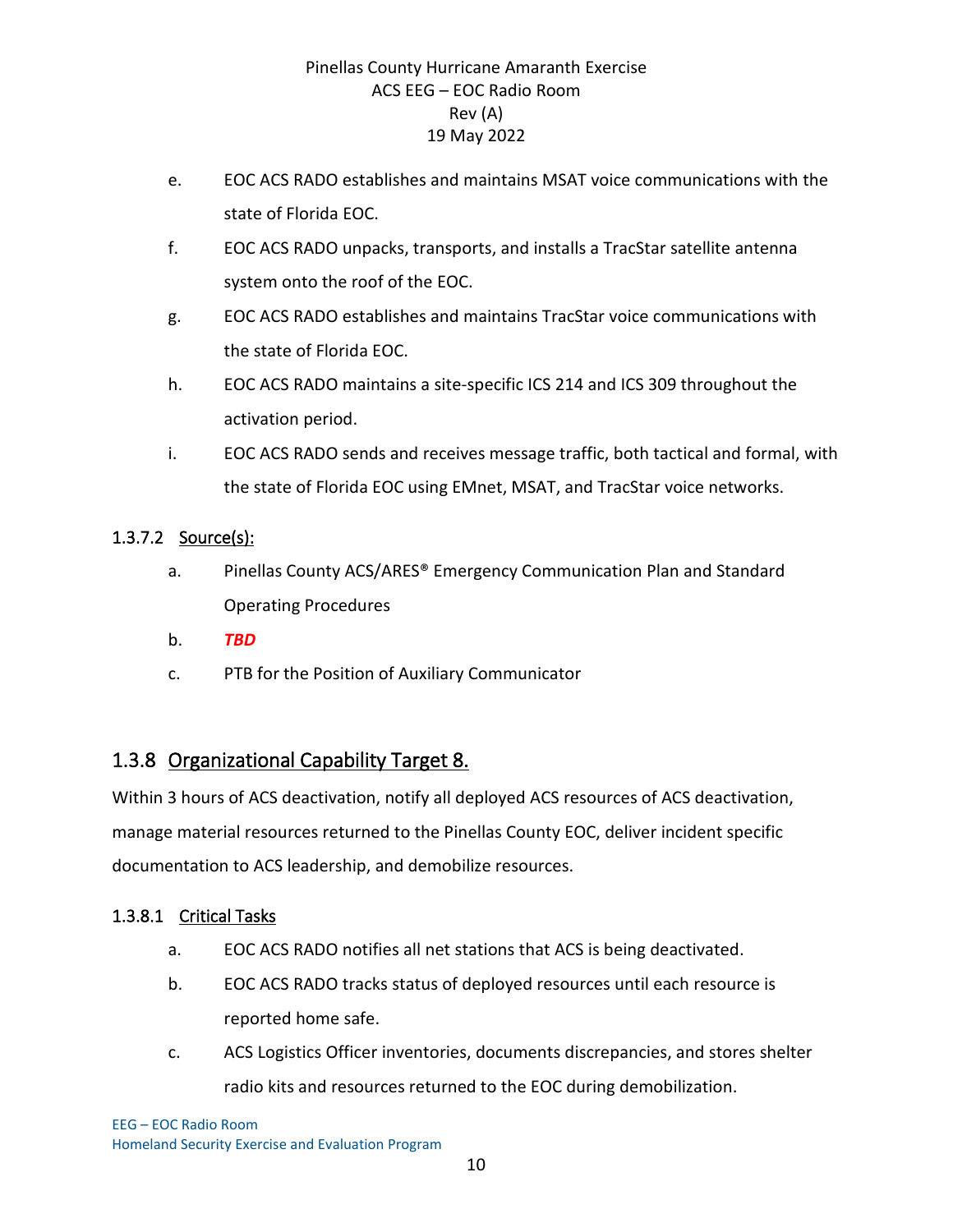- d. EOC ACS RADO finalizes the site ICS 214, ICS 309, and net control logs; secures a copy of all formal messages exchanged during the activation event and a copy of the event's ICS documentation package (e.g., ICS 201, ICS 205, elements of Incident Action Plan, etc.); and delivers station records to the Pinellas ACS Admin Officer.
- e. EOC ACS RADO deinstalls, packs, transports, and stores the TracStar satellite antenna system.
- f. EOC ACS RADO returns home and notifies ACS RO upon safe arrival.

#### 1.3.8.2 Source(s):

- a. Pinellas County ACS/ARES® Emergency Communication Plan and Standard Operating Procedures
- b. Pinellas County ACS/ARES® Emergency Shelter Plan and Standard Operating Procedures
- c. Incident specific ICS 205
- d. PTB for the Position of Auxiliary Communicator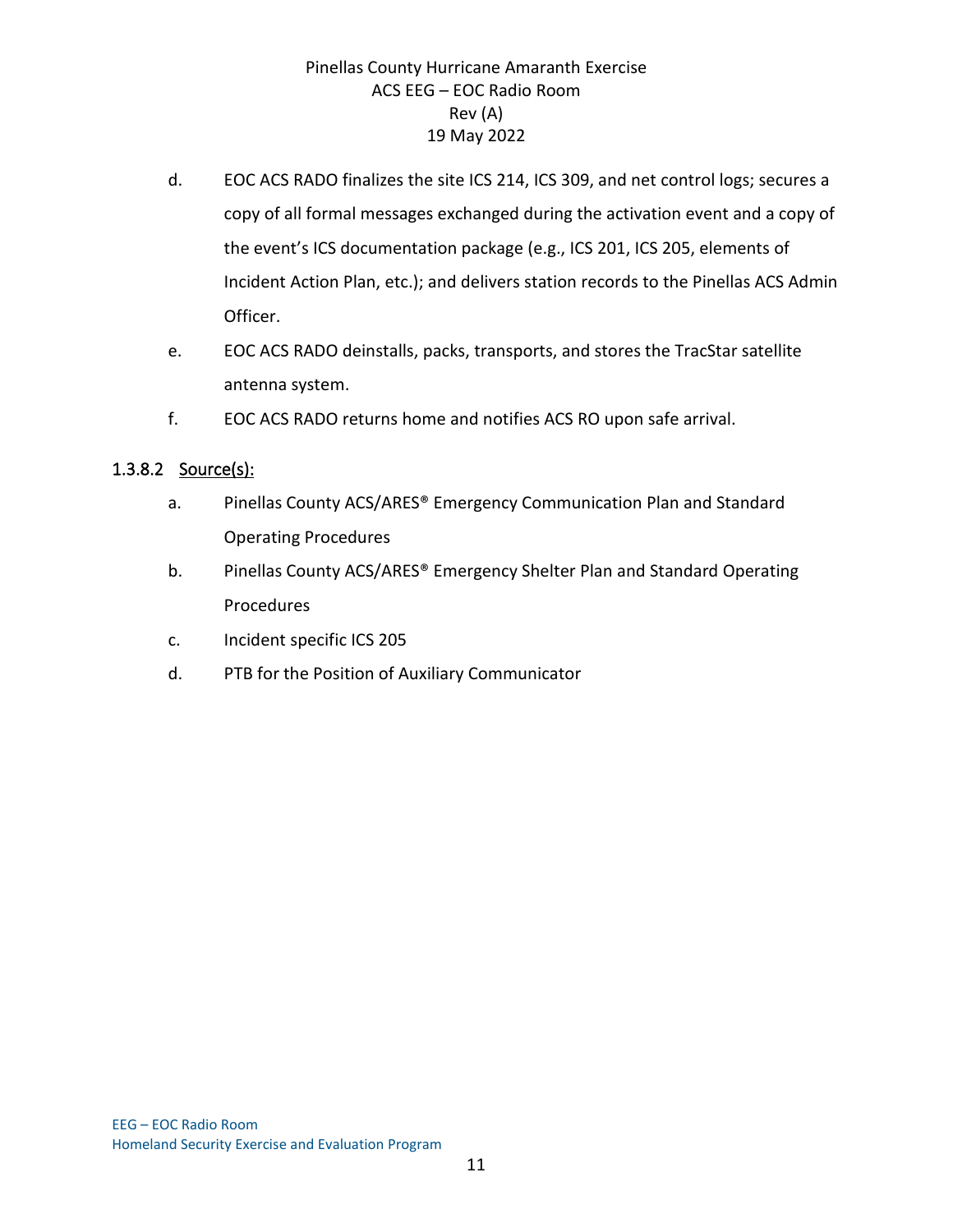## 1.4 EXERCISE EVALUATION GUIDE (EEG) SCORE SHEETS

The Task IDs shown on each EEG score sheet uniquely identify each critical task scheduled for evaluation during the exercise. Each ID has three component parts. The first character identifies the EEG containing the critical task and is assigned one of three values.

- a. **E**: EOC Radio Room EEG
- b. **S**: Emergency Evacuation Shelter EEG
- c. **D**: Incident Communications Center (Deployable resource) EEG

The next three characters identify the Organizational Capability Target (**CT**) number within the EEG while the final two characters identify the Critical Task (**T**) number associated with the capability target. Refer to [Figure 1](#page-14-0) for an example.



*Figure 1. EEG Task Identifier*

### <span id="page-14-0"></span>1.4.1 Organizational Capability Target 1.

Within 1 Hour of EOC activation in support of an incident with potential impacts to county communication systems, manage the activation and deployment of ACS resources to locations activated by the Pinellas County Department of Emergency Management.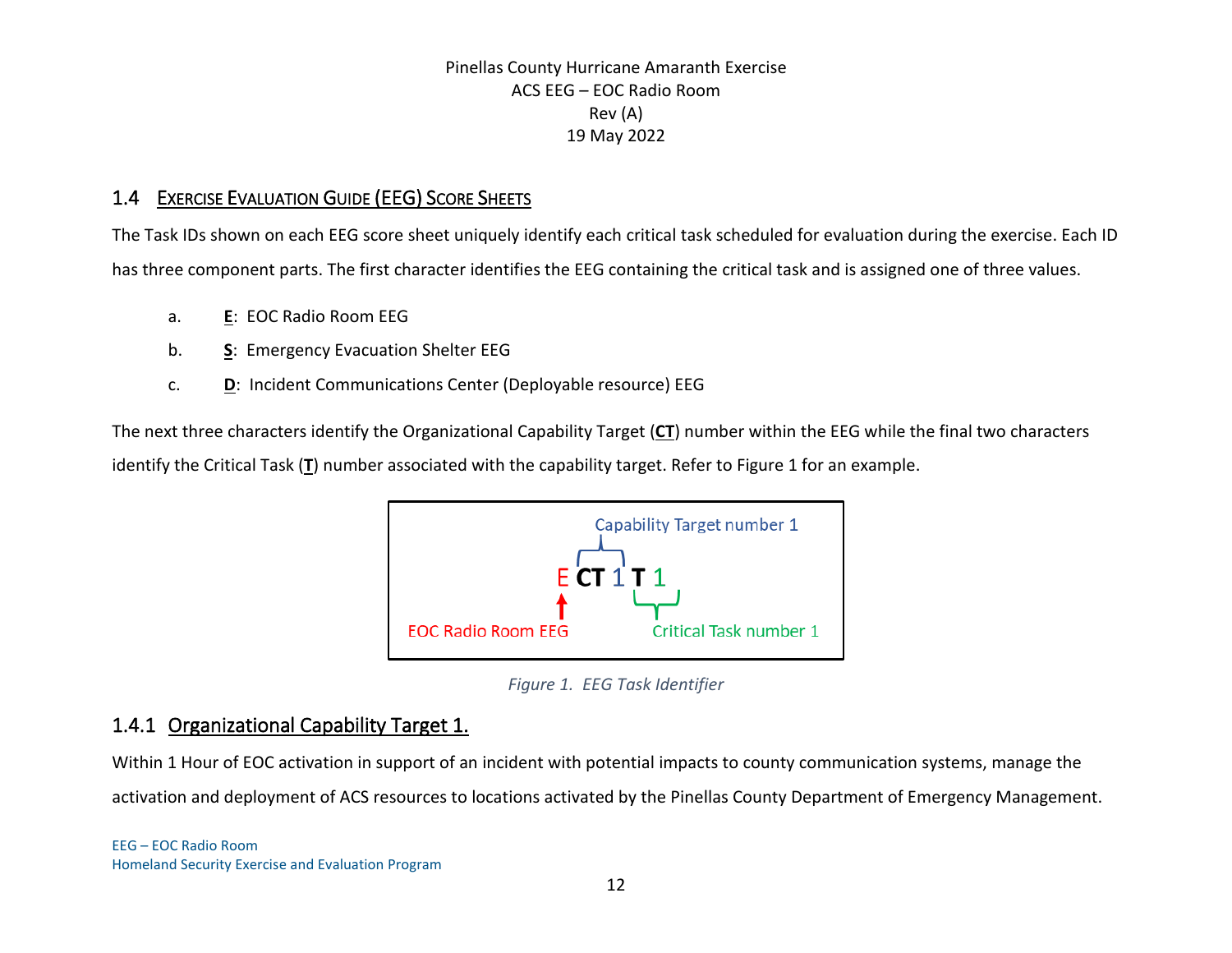## **Table I. EEG Score Sheet – EOC RADO Capability Target 1**

| <b>Task ID</b> | <b>Critical Task</b>                                                                                                          | <b>AUXC PTB</b><br><b>Item</b> | <b>Observation Notes and Explanation of</b><br><b>Rating</b>                                                                                                                                 | <b>Target</b><br><b>Rating</b> |
|----------------|-------------------------------------------------------------------------------------------------------------------------------|--------------------------------|----------------------------------------------------------------------------------------------------------------------------------------------------------------------------------------------|--------------------------------|
| ECT1T1         | ACS RO/Deputy RO notifies the ACS membership<br>of ACS activation using Pinellas Alert, text, and<br>phone messaging systems. |                                | Text and email alerts authored by the ACS<br>RO and generated by the Everbridge system<br>were clear and unambiguous.                                                                        | P                              |
| ECT1T2         | ACS RO/Deputy RO assigns ACS resources to<br>activated deployment locations.                                                  |                                |                                                                                                                                                                                              |                                |
| ECT1T3         | Distribute ACS shelter radio kits on an as needed<br>basis.                                                                   |                                | The procedure used to document the<br>distribution and demobilization of shelter<br>radio kits was unique to the exercise and<br>may not be extensible to a large-scale<br>activation event. |                                |
| ECT1T4         | Establish and maintain inventory control of all<br>deployed ACS shelter radio kits and resources.                             |                                | Only a limited number of shelter radio kits<br>have been inventoried, tested for<br>operational status, and updated with the<br>latest frequency code plug.                                  |                                |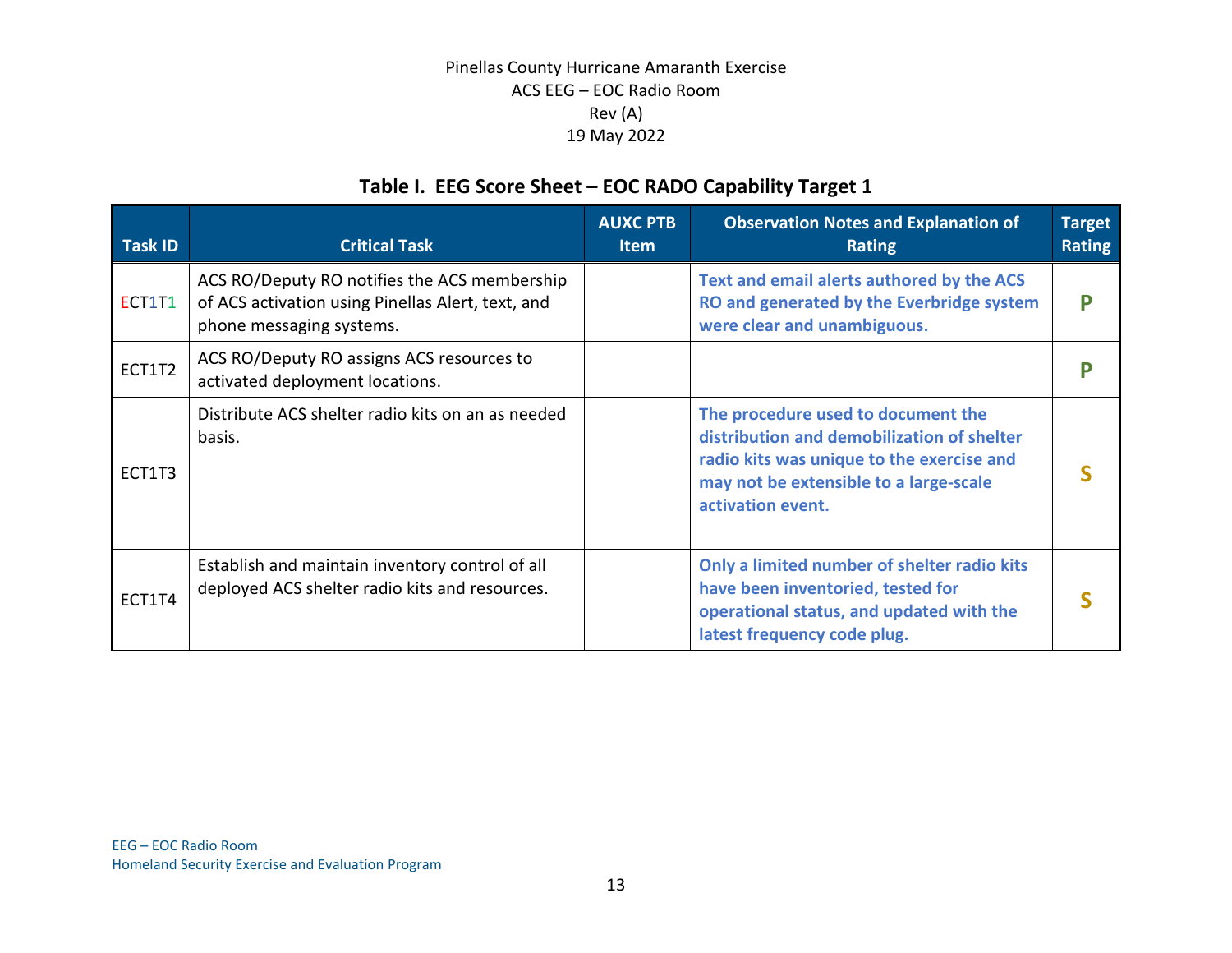## **Table I. EEG Score Sheet – EOC RADO Capability Target 1**

| Task ID | <b>Critical Task</b>                                                                   | <b>AUXC PTB</b><br><b>Item</b> | <b>Observation Notes and Explanation of</b><br><b>Rating</b>                                                                                                                                                                                                                                     | <b>Target</b><br><b>Rating</b> |
|---------|----------------------------------------------------------------------------------------|--------------------------------|--------------------------------------------------------------------------------------------------------------------------------------------------------------------------------------------------------------------------------------------------------------------------------------------------|--------------------------------|
| ECT1T5  | Track ACS members in route to and from<br>deployment locations to verify safe arrival. |                                | Departure and arrival information used to<br>track the status of deployed resources is<br>incomplete. EOC logs do not indicate if EOC<br>team attempted to contact deployed teams<br>returning to EOC that may have been late.<br>The lack of a net control log made tracking<br>more difficult. |                                |
| ECT1T6  | Develop and distribute to the ACS membership<br>an incident specific ICS 205.          | 2b.6                           | ICS 205 for operational period one and<br>operational period two were incorporated<br>into associated IAPs and distributed to the<br>membership.                                                                                                                                                 |                                |

**Final Capability Target Rating: | S** 

## 1.4.2 Organizational Capability Target 2.

Within 2 hours of ACS Activation, establish VHF/UHF radio and telephonic voice landline networks that support resource management and tactical message exchanges between *TBD* Pinellas County municipalities, deployed ACS resources, and the Pinellas County EOC. Network communications is maintained for the duration of a 72-hour incident.

*NOTE: The 800MHz P25 radio system installed in the EOC radio room was not scheduled for test during the exercise. Connectivity testing with Pinellas County municipalities was allocated to the simulated ICC sites.*

EEG – EOC Radio Room Homeland Security Exercise and Evaluation Program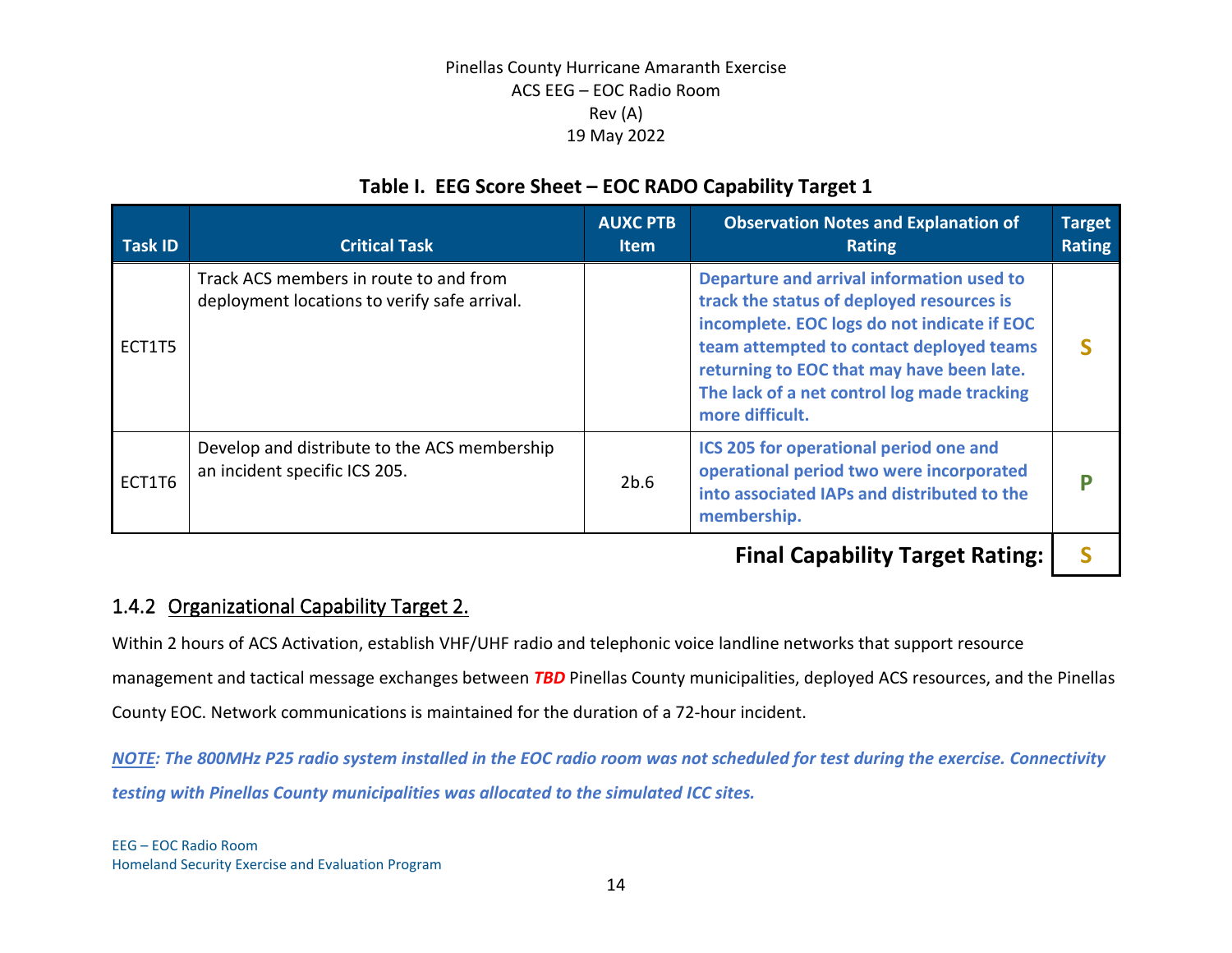## **Table II. EEG Score Sheet – EOC RADO Capability Target 2**

| <b>Task ID</b> | <b>Critical Task</b>                                                                                                                                                                                            | <b>AUXC PTB</b><br><b>Item</b> | <b>Observation Notes and Explanation of</b><br><b>Rating</b>                                                                                                                                                                                                                              | <b>Target</b><br><b>Rating</b> |
|----------------|-----------------------------------------------------------------------------------------------------------------------------------------------------------------------------------------------------------------|--------------------------------|-------------------------------------------------------------------------------------------------------------------------------------------------------------------------------------------------------------------------------------------------------------------------------------------|--------------------------------|
| ECT2T1         | EOC ACS RADO obtains, assembles, and prepares<br>the material for a personal Go-Kit that will<br>support a 72-hour EOC activation.                                                                              | 2a.1, 2a.2,<br>2a.3, 2a.4      | This task will not be evaluated during the<br>May 2022 Pinellas County Hurricane<br>Amaranth Exercise.                                                                                                                                                                                    | N/A                            |
| ECT2T2         | When notified of ACS activation (Pinellas Alert,<br>Email, text, or phone), the EOC ACS RADO notifies<br>the ACS RO that he or she is available for<br>activation and accepts the EOC radio room<br>assignment. |                                | Many of the ACS members listed in the<br>Everbridge system did not acknowledge<br>receipt of the text or email alerts. However,<br>all ACS members participating in the<br>exercise acknowledged receipt of alerts and<br>notified ACS RO of intention to participate<br>in the exercise. |                                |
| ECT2T3         | EOC ACS RADO obtains incident specific<br>information regarding the deployment from<br>ACS RO/Deputy RO (deployment location,<br>duration, time of arrival, ICS 204, ICS 205, etc.).                            | 2b.1, 2b.2                     | A documentation package containing<br>incident specific information was provided<br>to the EOC radio room team following<br>operational briefing two.                                                                                                                                     |                                |
| ECT2T4         | EOC ACS RADO establishes the ACS Tactical-<br>Resource net and assumes the role of net control.                                                                                                                 |                                | A stand-alone net control log was not<br>established or maintained for the Tactical-<br>Resource net during the exercise. The lack<br>of a stand-alone log made it more difficult<br>to track the status of individual deployed<br>assets.                                                |                                |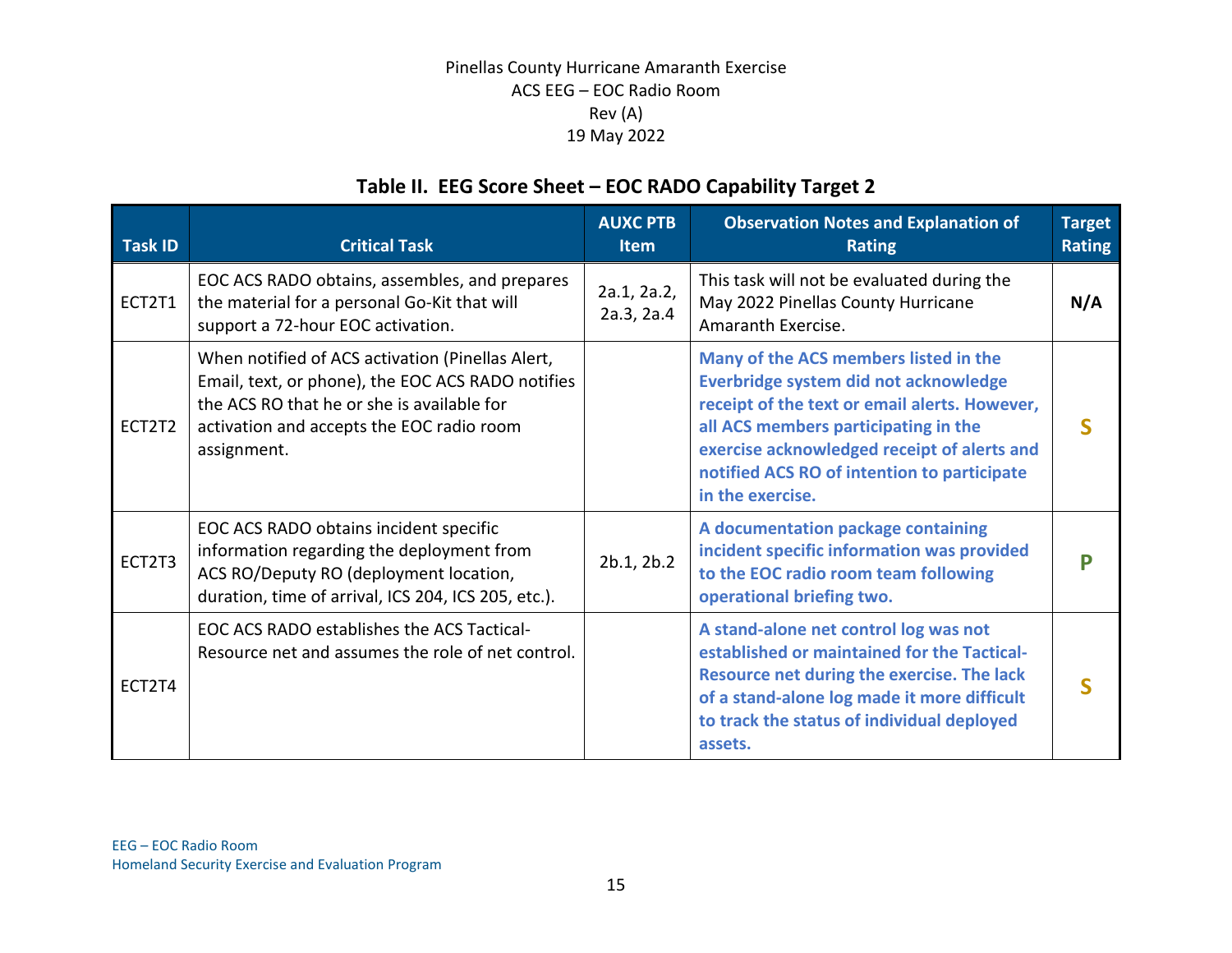## **Table II. EEG Score Sheet – EOC RADO Capability Target 2**

| <b>Task ID</b> | <b>Critical Task</b>                                                                                                                                                                                                            | <b>AUXC PTB</b><br><b>Item</b> | <b>Observation Notes and Explanation of</b><br><b>Rating</b>                                                                                                                                                                                                                     | <b>Target</b><br><b>Rating</b> |
|----------------|---------------------------------------------------------------------------------------------------------------------------------------------------------------------------------------------------------------------------------|--------------------------------|----------------------------------------------------------------------------------------------------------------------------------------------------------------------------------------------------------------------------------------------------------------------------------|--------------------------------|
| ECT2T5         | EOC ACS RADO establishes and maintains VHF<br>amateur radio voice communications with<br>deployed ACS resources and Pinellas County<br>municipalities.                                                                          |                                | The scope of testing during the exercise was<br>limited to deployed ACS resources. The EOC<br>radio room was not scheduled to establish<br><b>VHF communications with any Pinellas</b><br><b>County Municipality.</b>                                                            | р                              |
| ECT2T6         | EOC ACS RADO establishes and maintains UHF<br>voice communications with Pinellas County<br>municipalities using the Pinellas County 800-MHz<br>trunked radio system.                                                            |                                | This task will not be evaluated during the<br><b>May 2022 Pinellas County Hurricane</b><br><b>Amaranth Exercise.</b>                                                                                                                                                             | N/A                            |
| ECT2T7         | EOC ACS RADO maintains site-specific ICS 214,<br>ICS 309, and net control logs throughout the<br>activation period.                                                                                                             | 5c.1                           | <b>Message parameters (Message ID,</b><br>Precedence), form header information, and<br>message transactions missing from ICS 309<br>logs. ICS 309 forms used to record<br>information better suited for ICS 214.<br>A net control log was not maintained during<br>the exercise. | M                              |
| ECT2T8         | EOC ACS RADO sends and receives message<br>traffic, both tactical and formal, with deployed<br>ACS resources and Pinellas County municipalities<br>using VHF amateur radio, 800-MHz radio, and<br>telephonic landline networks. |                                | The scope of testing limited message<br>exchanges to deployed ACS resources using<br><b>VHF</b> amateur radio.                                                                                                                                                                   | D                              |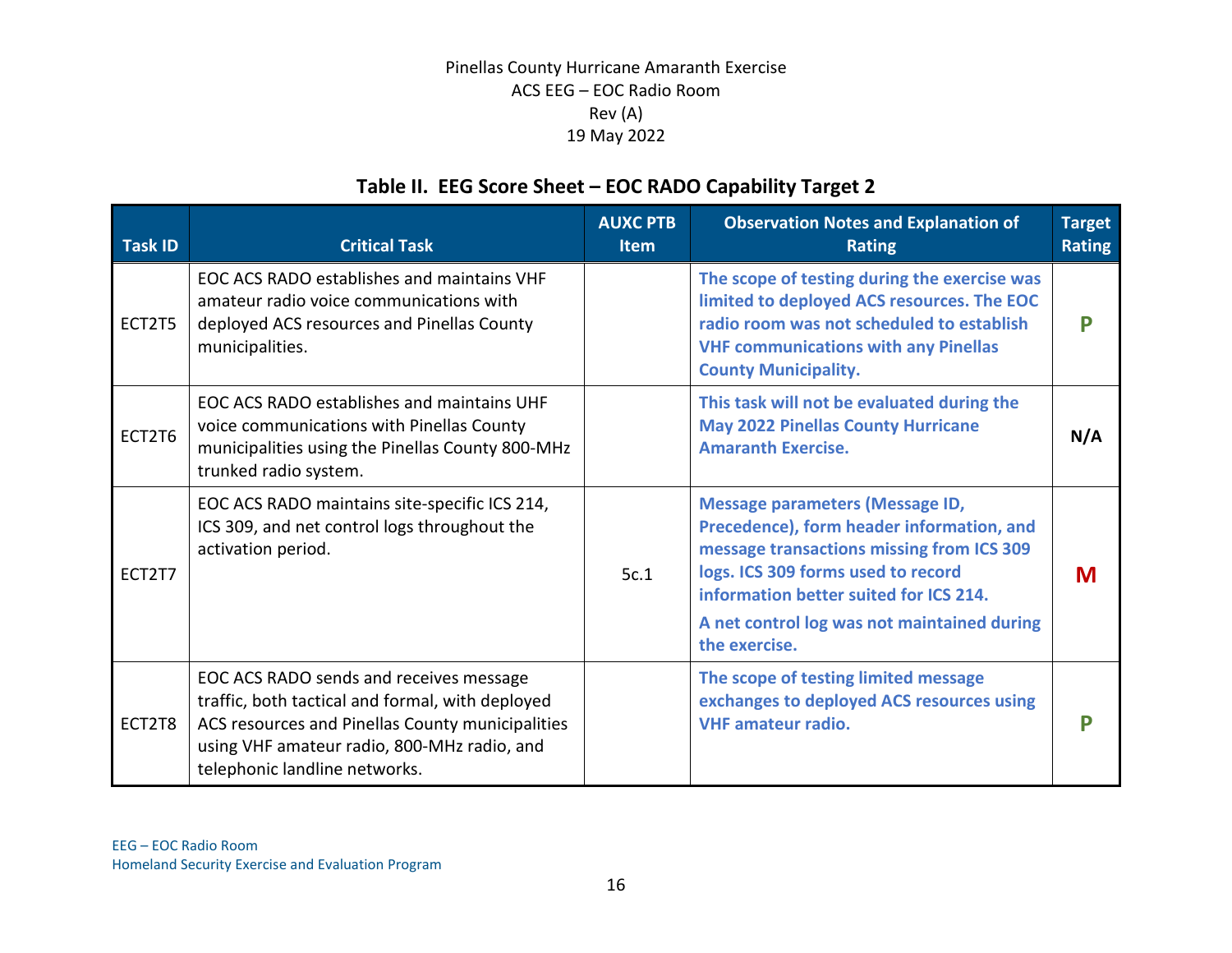## **Table II. EEG Score Sheet – EOC RADO Capability Target 2**

| <b>Task ID</b> | <b>Critical Task</b> | <b>AUXC PTB</b><br><b>Item</b> | <b>Observation Notes and Explanation of</b><br><b>Rating</b> | <b>Target</b><br><b>Rating</b> |
|----------------|----------------------|--------------------------------|--------------------------------------------------------------|--------------------------------|
|                |                      |                                | <b>Final Capability Target Rating:  </b>                     |                                |

## 1.4.3 Organizational Capability Target 3.

Within 2 hours of ACS Activation, establish a VHF radio voice network that supports the exchange of information between *TBD* Pinellas County emergency evacuation shelters and the Pinellas County EOC. Network communications is maintained for the duration of a 72-hour incident.

| <b>Task ID</b> | <b>Critical Task</b>                                                                                                                                                                                            | <b>AUXC PTB</b><br><b>Item</b> | <b>Observation Notes and Explanation of</b><br><b>Rating</b>                                                                                                                                                           | <b>Target</b><br><b>Rating</b> |
|----------------|-----------------------------------------------------------------------------------------------------------------------------------------------------------------------------------------------------------------|--------------------------------|------------------------------------------------------------------------------------------------------------------------------------------------------------------------------------------------------------------------|--------------------------------|
| ECT3T1         | EOC ACS RADO obtains, assembles, and prepares<br>the material for a personal Go-Kit that will<br>support a 72-hour EOC activation.                                                                              | 2a.1, 2a.2,<br>2a.3, 2a.4      | This task will not be evaluated during the<br>May 2022 Pinellas County Hurricane<br>Amaranth Exercise.                                                                                                                 | N/A                            |
| ECT3T2         | When notified of ACS activation (Pinellas Alert,<br>Email, text, or phone), the EOC ACS RADO notifies<br>the ACS RO that he or she is available for<br>activation and accepts the EOC radio room<br>assignment. |                                | Many of the ACS members listed in the<br>Everbridge system did not acknowledge<br>receipt of the text or email alerts. However,<br>all ACS members participating in the<br>exercise acknowledged receipt of alerts and |                                |

## **Table III. EEG Score Sheet – EOC RADO Capability Target 3**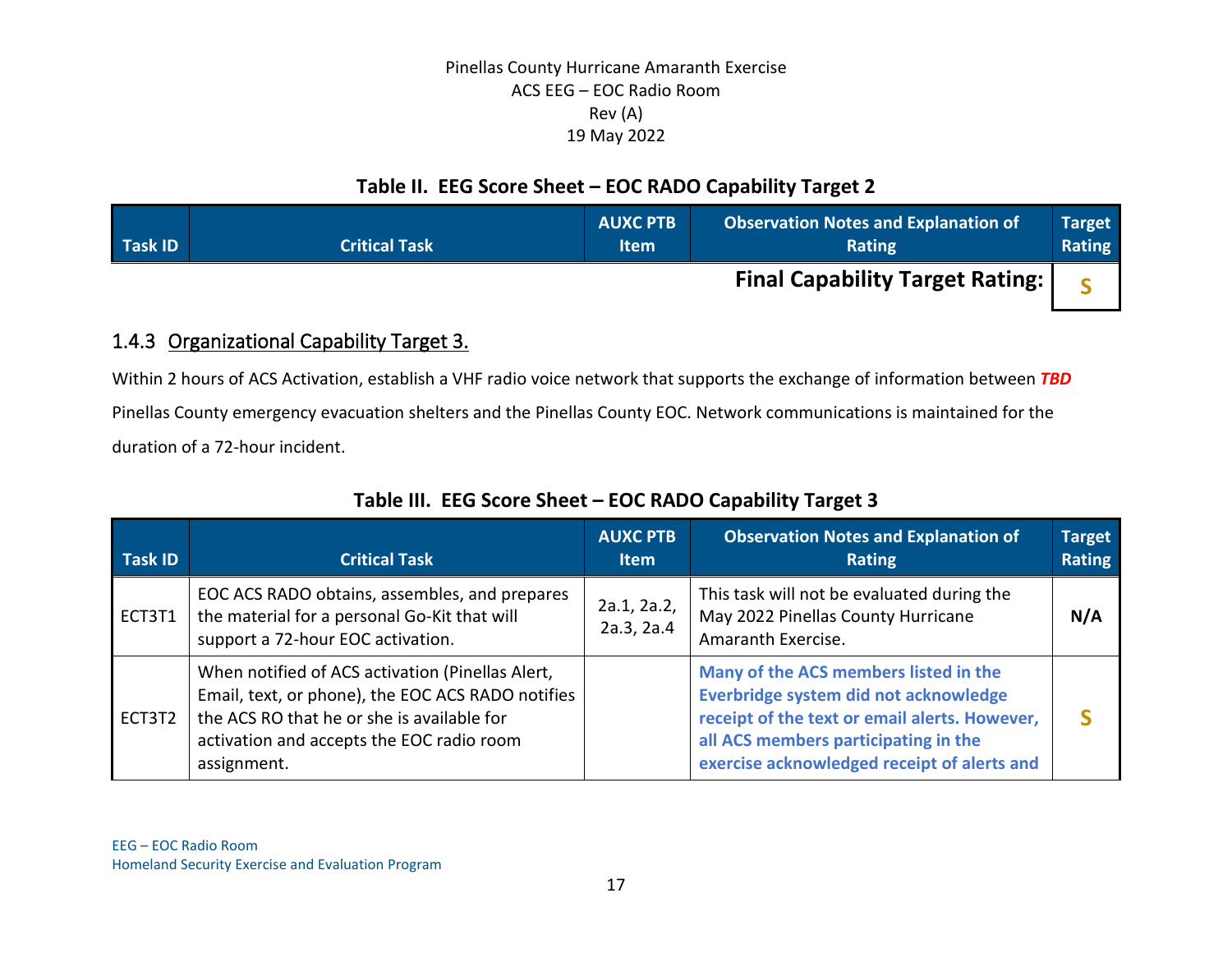## **Table III. EEG Score Sheet – EOC RADO Capability Target 3**

| <b>Task ID</b> | <b>Critical Task</b>                                                                                                                                                                 | <b>AUXC PTB</b><br><b>Item</b> | <b>Observation Notes and Explanation of</b><br><b>Rating</b>                                                                                                                                                                  | <b>Target</b><br><b>Rating</b> |
|----------------|--------------------------------------------------------------------------------------------------------------------------------------------------------------------------------------|--------------------------------|-------------------------------------------------------------------------------------------------------------------------------------------------------------------------------------------------------------------------------|--------------------------------|
|                |                                                                                                                                                                                      |                                | notified ACS RO of intention to participate<br>in the exercise.                                                                                                                                                               |                                |
| ECT3T3         | EOC ACS RADO obtains incident specific<br>information regarding the deployment from<br>ACS RO/Deputy RO (deployment location,<br>duration, time of arrival, ICS 204, ICS 205, etc.). | 2b.1, 2b.2                     | A documentation package containing<br>incident specific information was provided<br>to the EOC radio room team following<br>operational briefing two.                                                                         |                                |
| ECT3T4         | EOC ACS RADO establishes the ACS VHF shelter<br>net and assumes the role of net control.                                                                                             |                                | A stand-alone net control log was not<br>established or maintained for the Shelter<br>net during the exercise. The lack of a stand-<br>alone log made it more difficult to track the<br>status of individual deployed assets. |                                |
| ECT3T5         | EOC ACS RADO establishes and maintains VHF<br>voice communications with each activated<br>shelter.                                                                                   |                                |                                                                                                                                                                                                                               |                                |
| ECT3T6         | EOC ACS RADO maintains a site-specific ICS 214,<br>ICS 309, and net control log throughout the<br>activation period.                                                                 | 5c.1                           | <b>Message parameters (Message ID,</b><br><b>Precedence) and message transactions</b><br>missing from ICS 309 logs.<br>A net control log was not maintained during<br>the exercise.                                           | M                              |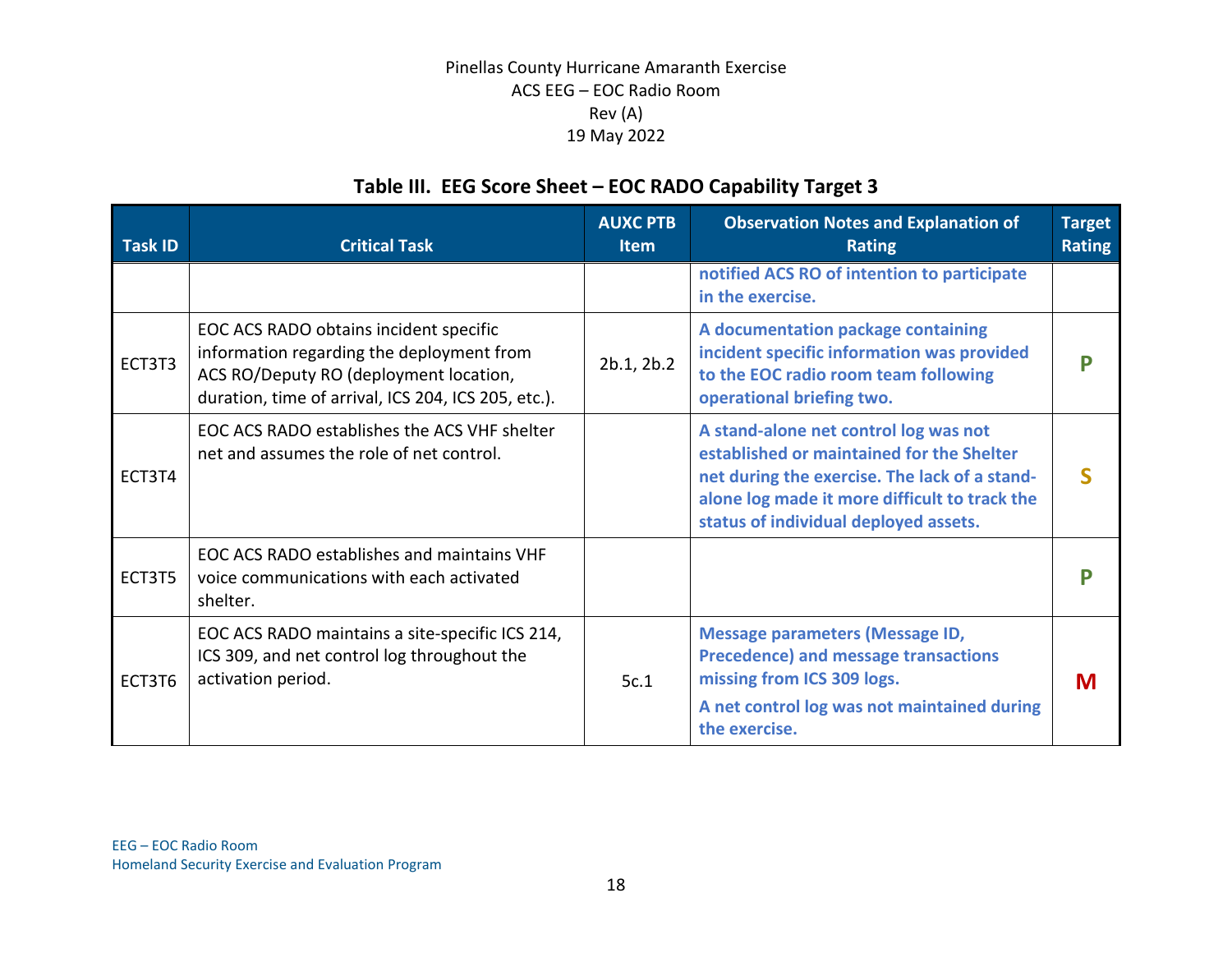## **Table III. EEG Score Sheet – EOC RADO Capability Target 3**

| <b>Task ID</b> | <b>Critical Task</b>                                                                                                                             | <b>AUXC PTB</b><br><b>Item</b> | <b>Observation Notes and Explanation of</b><br>Rating                                                                           | <b>Target</b><br><b>Rating</b> |
|----------------|--------------------------------------------------------------------------------------------------------------------------------------------------|--------------------------------|---------------------------------------------------------------------------------------------------------------------------------|--------------------------------|
| ECT3T7         | EOC ACS RADO sends and receives message<br>traffic, both tactical and formal, with each<br>activated shelter using a VHF voice radio<br>network. |                                | Formal message traffic was not always<br>recorded on Radiogram forms or<br>information recorded on radiogram was<br>incomplete. |                                |
|                |                                                                                                                                                  |                                |                                                                                                                                 |                                |

**Final Capability Target Rating: | S** 

## 1.4.4 Organizational Capability Target 4.

Within 2 hours of ACS Activation, establish a VHF radio Winlink data network that supports the exchange of information between

**TBD** Pinellas County special needs emergency evacuation shelters and the Pinellas County EOC. Network communications is

maintained for the duration of a 72-hour incident.

#### *NOTE: This capability was not evaluated during the exercise.*

| Task ID | <b>Critical Task</b>                                                                                                               | <b>AUXC PTB</b><br><b>Item</b> | <b>Observation Notes and Explanation of</b><br><b>Rating</b>                                           | Target<br>Rating |
|---------|------------------------------------------------------------------------------------------------------------------------------------|--------------------------------|--------------------------------------------------------------------------------------------------------|------------------|
| ECT4T1  | EOC ACS RADO obtains, assembles, and prepares<br>the material for a personal Go-Kit that will<br>support a 72-hour EOC activation. | 2a.1, 2a.2,<br>2a.3, 2a.4      | This task will not be evaluated during the<br>May 2022 Pinellas County Hurricane<br>Amaranth Exercise. | N/A              |

### **Table IV. EEG Score Sheet – EOC RADO Capability Target 4**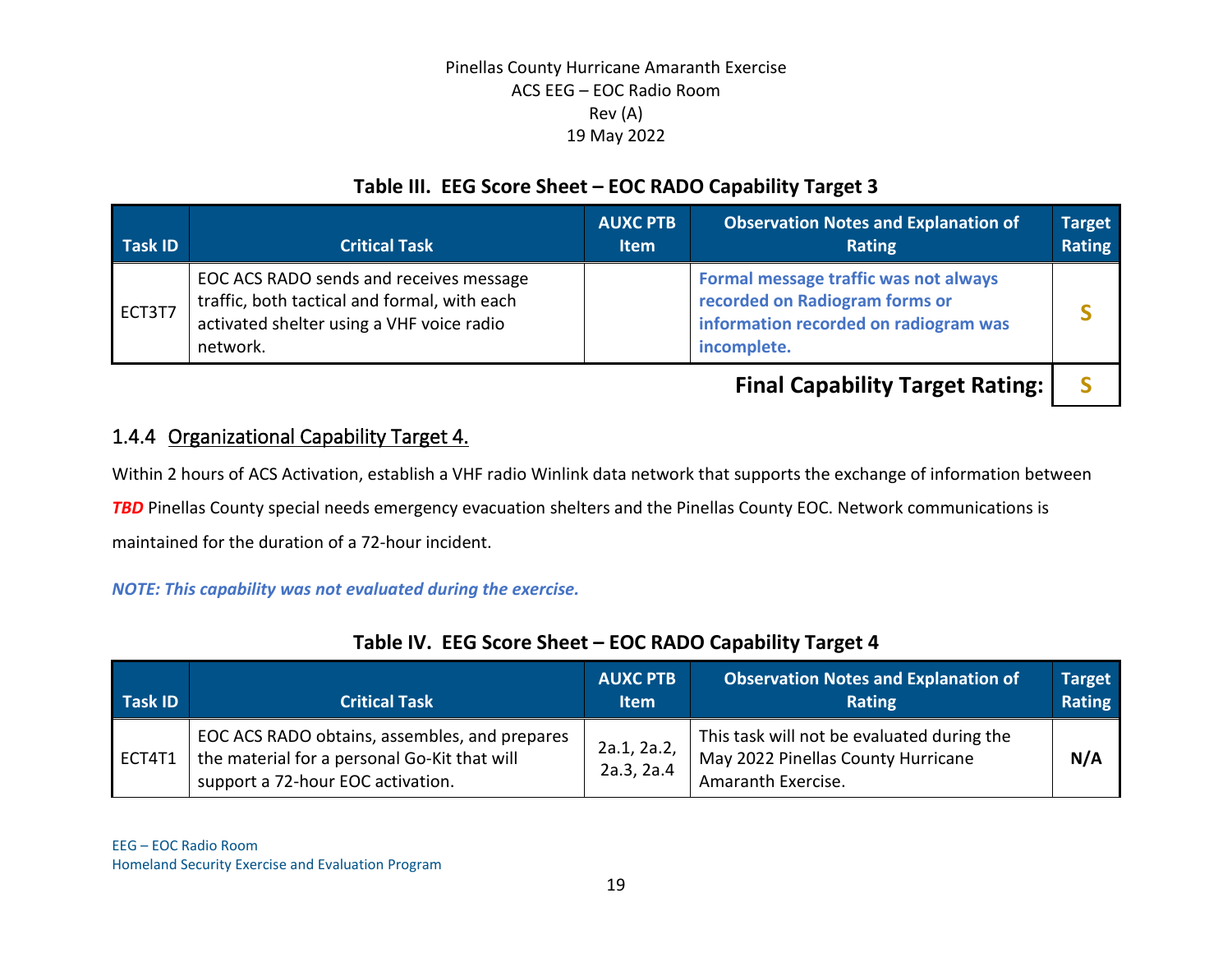## **Table IV. EEG Score Sheet – EOC RADO Capability Target 4**

|                |                                                                                                                                                                                                                 | <b>AUXC PTB</b> | <b>Observation Notes and Explanation of</b>                                                            | <b>Target</b> |
|----------------|-----------------------------------------------------------------------------------------------------------------------------------------------------------------------------------------------------------------|-----------------|--------------------------------------------------------------------------------------------------------|---------------|
| <b>Task ID</b> | <b>Critical Task</b>                                                                                                                                                                                            | <b>Item</b>     | <b>Rating</b>                                                                                          | <b>Rating</b> |
| ECT4T2         | When notified of ACS activation (Pinellas Alert,<br>Email, text, or phone), the EOC ACS RADO notifies<br>the ACS RO that he or she is available for<br>activation and accepts the EOC radio room<br>assignment. |                 | This task will not be evaluated during the<br>May 2022 Pinellas County Hurricane<br>Amaranth Exercise. | N/A           |
| ECT4T3         | EOC ACS RADO obtains incident specific<br>information regarding the deployment from<br>ACS RO/Deputy RO (deployment location,<br>duration, time of arrival, ICS 204, ICS 205, etc.).                            | 2b.1, 2b.2      | This task will not be evaluated during the<br>May 2022 Pinellas County Hurricane<br>Amaranth Exercise. | N/A           |
| ECT4T4         | EOC ACS RADO establishes the ACS VHF Winlink<br>data net and assumes the role of net control.                                                                                                                   |                 | This task will not be evaluated during the<br>May 2022 Pinellas County Hurricane<br>Amaranth Exercise. | N/A           |
| ECT4T5         | EOC ACS RADO establishes and maintains VHF<br>Winlink data communications with each<br>activated special needs shelter.                                                                                         |                 | This task will not be evaluated during the<br>May 2022 Pinellas County Hurricane<br>Amaranth Exercise. | N/A           |
| ECT4T6         | EOC ACS RADO maintains a site-specific ICS 214<br>and ICS 309 throughout the activation period.                                                                                                                 | 5c.1            | This task will not be evaluated during the<br>May 2022 Pinellas County Hurricane<br>Amaranth Exercise. | N/A           |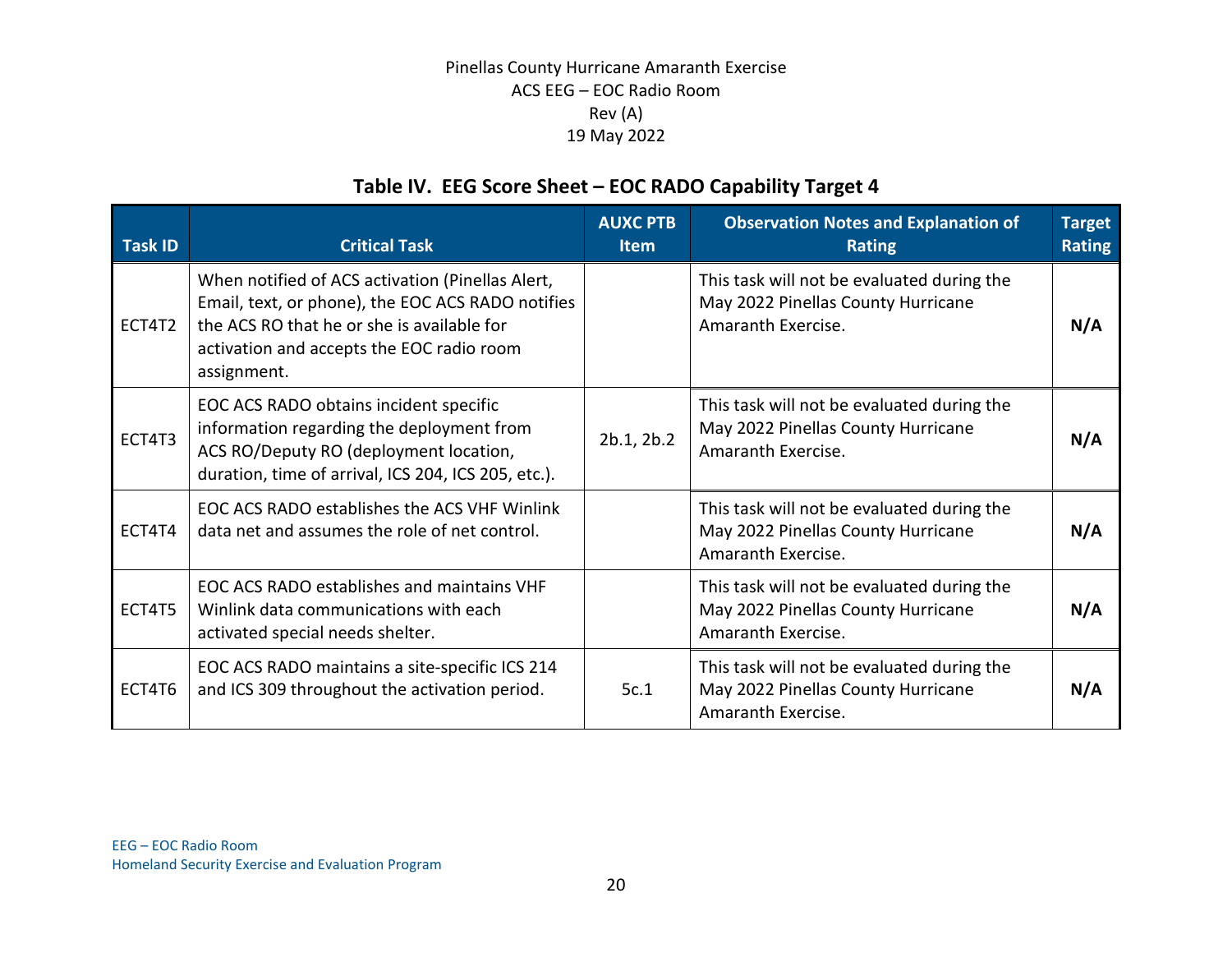## **Table IV. EEG Score Sheet – EOC RADO Capability Target 4**

| <b>Task ID</b> | <b>Critical Task</b>                                                                                                                                                  | <b>AUXC PTB</b><br><b>Item</b> | <b>Observation Notes and Explanation of</b><br><b>Rating</b>                                           | <b>Target</b><br><b>Rating</b> |
|----------------|-----------------------------------------------------------------------------------------------------------------------------------------------------------------------|--------------------------------|--------------------------------------------------------------------------------------------------------|--------------------------------|
| ECT4T7         | EOC ACS RADO sends and receives message<br>traffic, both tactical and formal, with each<br>activated special needs shelter using a VHF<br>Winlink data radio network. | 4a.1 (part3)                   | This task will not be evaluated during the<br>May 2022 Pinellas County Hurricane<br>Amaranth Exercise. | N/A                            |

**Final Capability Target Rating: | N/A** 

## 1.4.5 Organizational Capability Target 5.

Within 2 Hours of ACS Activation, establish HF voice and data networks that support the exchange of information between the Pinellas County EOC and the state of Florida EOC using amateur radio equipment and frequencies. Network communications is maintained for the duration of a 72-hour incident.

*NOTE: Amateur HF voice communications with the state of Florida EOC was not scheduled or attempted during the exercise.*

| <b>Task ID</b> | <b>Critical Task</b>                                                                                                               | <b>AUXC PTB</b><br><b>Item</b> | <b>Observation Notes and Explanation of</b><br>Rating                                                  | Target<br><b>Rating</b> |
|----------------|------------------------------------------------------------------------------------------------------------------------------------|--------------------------------|--------------------------------------------------------------------------------------------------------|-------------------------|
| ECT5T1         | EOC ACS RADO obtains, assembles, and prepares<br>the material for a personal Go-Kit that will<br>support a 72-hour EOC activation. | 2a.1, 2a.2,<br>2a.3, 2a.4      | This task will not be evaluated during the<br>May 2022 Pinellas County Hurricane<br>Amaranth Exercise. | N/A                     |

## **Table V. EEG Score Sheet – EOC RADO Capability Target 5**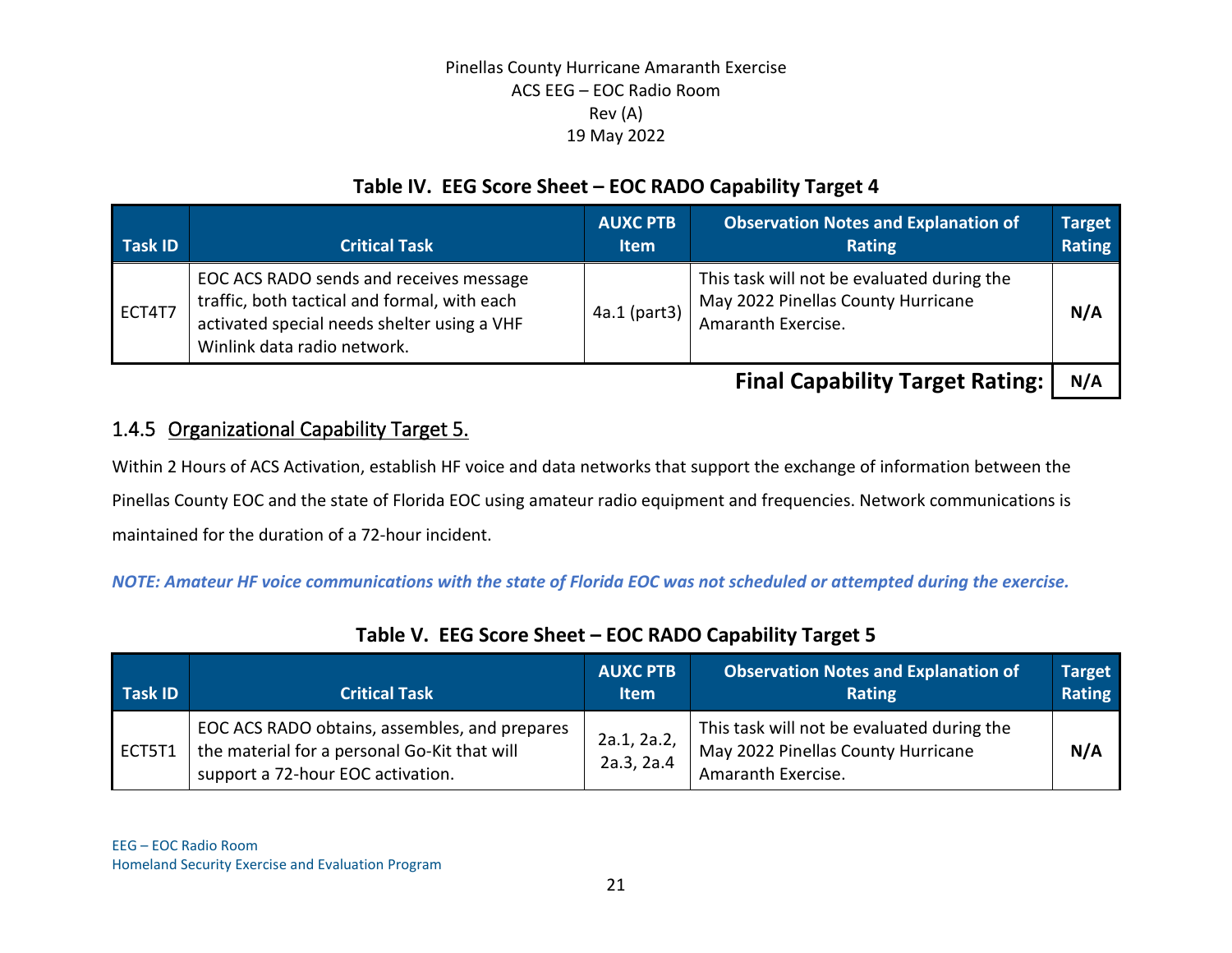## **Table V. EEG Score Sheet – EOC RADO Capability Target 5**

| <b>Task ID</b> | <b>Critical Task</b>                                                                                                                                                                                            | <b>AUXC PTB</b><br><b>Item</b> | <b>Observation Notes and Explanation of</b><br><b>Rating</b>                                                                                                                                                                                                                              | <b>Target</b><br><b>Rating</b> |
|----------------|-----------------------------------------------------------------------------------------------------------------------------------------------------------------------------------------------------------------|--------------------------------|-------------------------------------------------------------------------------------------------------------------------------------------------------------------------------------------------------------------------------------------------------------------------------------------|--------------------------------|
| ECT5T2         | When notified of ACS activation (Pinellas Alert,<br>Email, text, or phone), the EOC ACS RADO notifies<br>the ACS RO that he or she is available for<br>activation and accepts the EOC radio room<br>assignment. |                                | Many of the ACS members listed in the<br>Everbridge system did not acknowledge<br>receipt of the text or email alerts. However,<br>all ACS members participating in the<br>exercise acknowledged receipt of alerts and<br>notified ACS RO of intention to participate<br>in the exercise. |                                |
| ECT5T3         | EOC ACS RADO obtains incident specific<br>information regarding the deployment from<br>ACS RO/Deputy RO (deployment location,<br>duration, time of arrival, ICS 204, ICS 205, etc.).                            | 2b.1, 2b.2                     | A documentation package containing<br>incident specific information was provided<br>to the EOC radio room team following<br>operational briefing two.                                                                                                                                     |                                |
| ECT5T4         | EOC ACS RADO establishes and maintains HF<br>voice and HF Winlink data communications with<br>the state of Florida EOC.                                                                                         | 4a.1 (part1)                   | <b>Direct HF voice and digital communications</b><br>with the state of Florida watch office was<br>not attempted. Winlink messages were<br>exchanged using an HF RMS.                                                                                                                     | N/A                            |
| ECT5T5         | EOC ACS RADO maintains a site-specific ICS 214<br>and ICS 309 throughout the activation period.                                                                                                                 | 5c.1                           | A site-specific ICS 214 was not maintained<br>for operational period three. Operational<br>period three was documented within<br>individual IEC 214 documents. A site ICS 309<br>and Winlink ICS 309s were properly<br>maintained.                                                        |                                |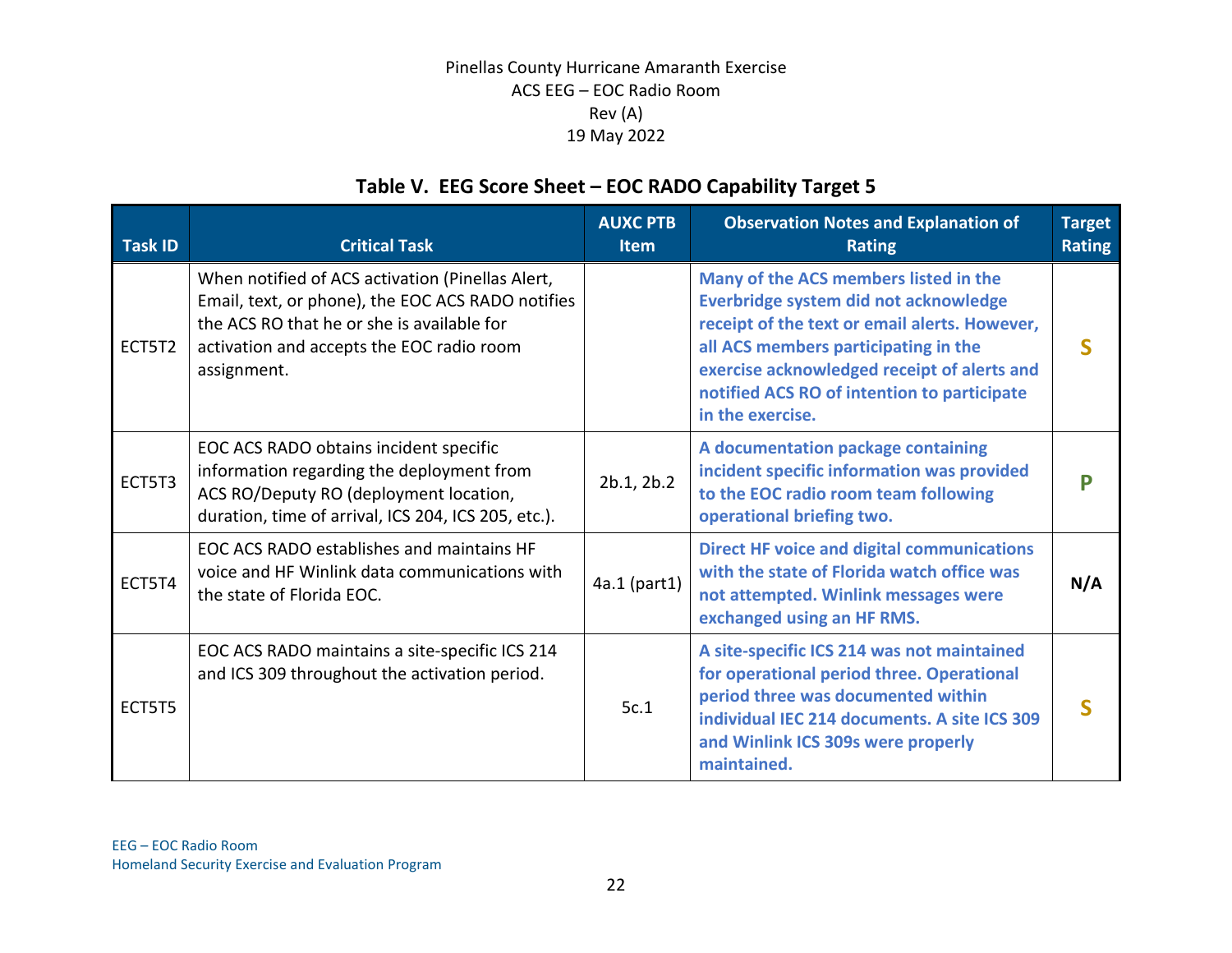## **Table V. EEG Score Sheet – EOC RADO Capability Target 5**

| Task ID | <b>Critical Task</b>                                                                                                                                                 | <b>AUXC PTB</b><br><b>Item</b> | <b>Observation Notes and Explanation of</b><br><b>Rating</b>                                                                                                                                                                       | <b>Target</b><br>Rating |
|---------|----------------------------------------------------------------------------------------------------------------------------------------------------------------------|--------------------------------|------------------------------------------------------------------------------------------------------------------------------------------------------------------------------------------------------------------------------------|-------------------------|
| ECT5T6  | EOC ACS RADO sends and receives message<br>traffic, both tactical and formal, with the state of<br>Florida EOC using HF voice and HF Winlink data<br>radio networks. |                                | Winlink messages were exchanged using an<br>HF RMS. The Pinellas County EOC sent an<br>4a.1 (part2)   ICS 213 to the State of Florida watch office<br>and the watch office sent an informal<br>message to the Pinellas County EOC. |                         |
|         |                                                                                                                                                                      |                                | <b>Final Capability Target Rating:</b>                                                                                                                                                                                             |                         |

1.4.6 Organizational Capability Target 6.

Within 2 Hours of ACS Activation, establish HF voice and data networks that support the exchange of information between the Pinellas County EOC and the state of Florida EOC using amateur radio equipment and SHARES radio frequencies. Network communications is maintained for the duration of a 72-hour incident.

*NOTE: HF SHARES voice communications with the state of Florida EOC was not scheduled or attempted during the exercise.*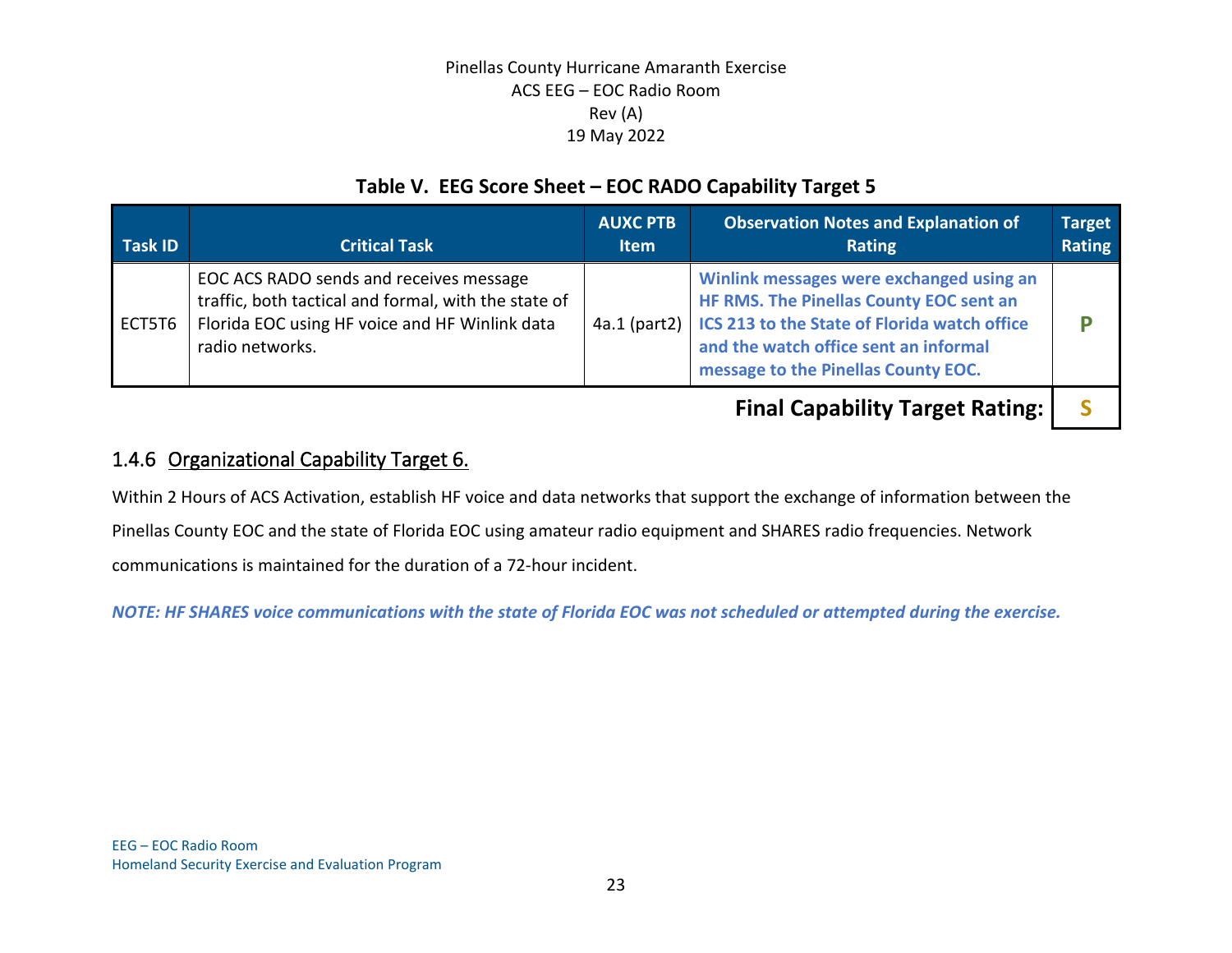## **Table VI. EEG Score Sheet – EOC RADO Capability Target 6**

| <b>Task ID</b> | <b>Critical Task</b>                                                                                                                                                                                            | <b>AUXC PTB</b><br><b>Item</b> | <b>Observation Notes and Explanation of</b><br><b>Rating</b>                                                                                                                                                                                                                              | <b>Target</b><br><b>Rating</b> |
|----------------|-----------------------------------------------------------------------------------------------------------------------------------------------------------------------------------------------------------------|--------------------------------|-------------------------------------------------------------------------------------------------------------------------------------------------------------------------------------------------------------------------------------------------------------------------------------------|--------------------------------|
| ECT6T1         | EOC ACS RADO obtains, assembles, and prepares<br>the material for a personal Go-Kit that will<br>support a 72-hour EOC activation.                                                                              | 2a.1, 2a.2,<br>2a.3, 2a.4      | This task will not be evaluated during the<br>May 2022 Pinellas County Hurricane<br>Amaranth Exercise.                                                                                                                                                                                    | N/A                            |
| ECT6T2         | When notified of ACS activation (Pinellas Alert,<br>Email, text, or phone), the EOC ACS RADO notifies<br>the ACS RO that he or she is available for<br>activation and accepts the EOC radio room<br>assignment. |                                | Many of the ACS members listed in the<br>Everbridge system did not acknowledge<br>receipt of the text or email alerts. However,<br>all ACS members participating in the<br>exercise acknowledged receipt of alerts and<br>notified ACS RO of intention to participate<br>in the exercise. |                                |
| ECT6T3         | EOC ACS RADO obtains incident specific<br>information regarding the deployment from<br>ACS RO/Deputy RO (deployment location,<br>duration, time of arrival, ICS 204, ICS 205, etc.).                            | 2b.1, 2b.2                     | A documentation package containing<br>incident specific information was provided<br>to the EOC radio room team following<br>operational briefing two.                                                                                                                                     |                                |
| ECT6T4         | EOC ACS RADO establishes and maintains SHARES<br>voice and SHARES Winlink data communications<br>with the state of Florida EOC.                                                                                 | 4a.1 (part1)                   | <b>Direct SHARES voice and digital</b><br>communications with the state of Florida<br>watch office was not attempted. Winlink<br>messages were exchanged using SHARES<br>RMS.                                                                                                             | N/A                            |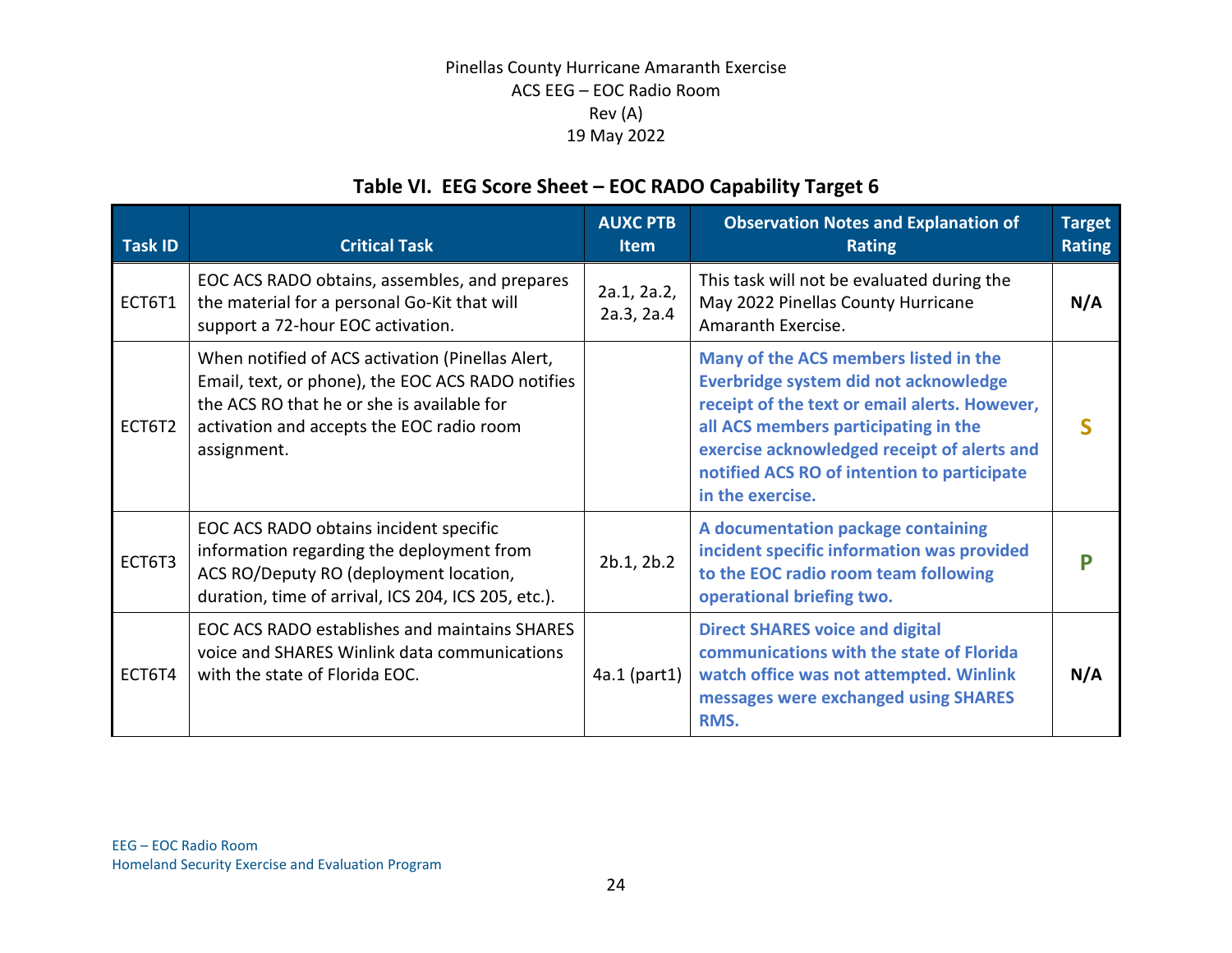## **Table VI. EEG Score Sheet – EOC RADO Capability Target 6**

| Task ID | <b>Critical Task</b>                                                                                                                                                         | <b>AUXC PTB</b><br><b>Item</b> | <b>Observation Notes and Explanation of</b><br><b>Rating</b>                                                                                                                                                                       | <b>Target</b><br><b>Rating</b> |
|---------|------------------------------------------------------------------------------------------------------------------------------------------------------------------------------|--------------------------------|------------------------------------------------------------------------------------------------------------------------------------------------------------------------------------------------------------------------------------|--------------------------------|
| ECT6T5  | EOC ACS RADO maintains a site-specific ICS 214<br>and ICS 309 throughout the activation period.                                                                              | 5c.1                           | A site-specific ICS 214 was not maintained<br>for operational period three. Operational<br>period three was documented within<br>individual IEC 214 documents. A site ICS 309<br>and Winlink ICS 309s were properly<br>maintained. |                                |
| ECT6T6  | EOC ACS RADO sends and receives message<br>traffic, both tactical and formal, with the state of<br>Florida EOC using SHARES voice and SHARES<br>Winlink data radio networks. | $4a.1$ (part2)                 | Winlink messages were exchanged using a<br><b>SHARES RMS. The Pinellas County EOC sent</b><br>an ICS 213 to the State of Florida watch<br>office and the watch office sent an informal<br>message to the Pinellas County EOC.      |                                |

**Final Capability Target Rating: | S** 

## 1.4.7 Organizational Capability Target 7.

Within 2 Hours of ACS activation, establish satellite voice communications with the state of Florida EOC using the EMnet (Alert and Notification System), MSAT (Satellite Radio Dispatch and Telephone system), and TracStar systems.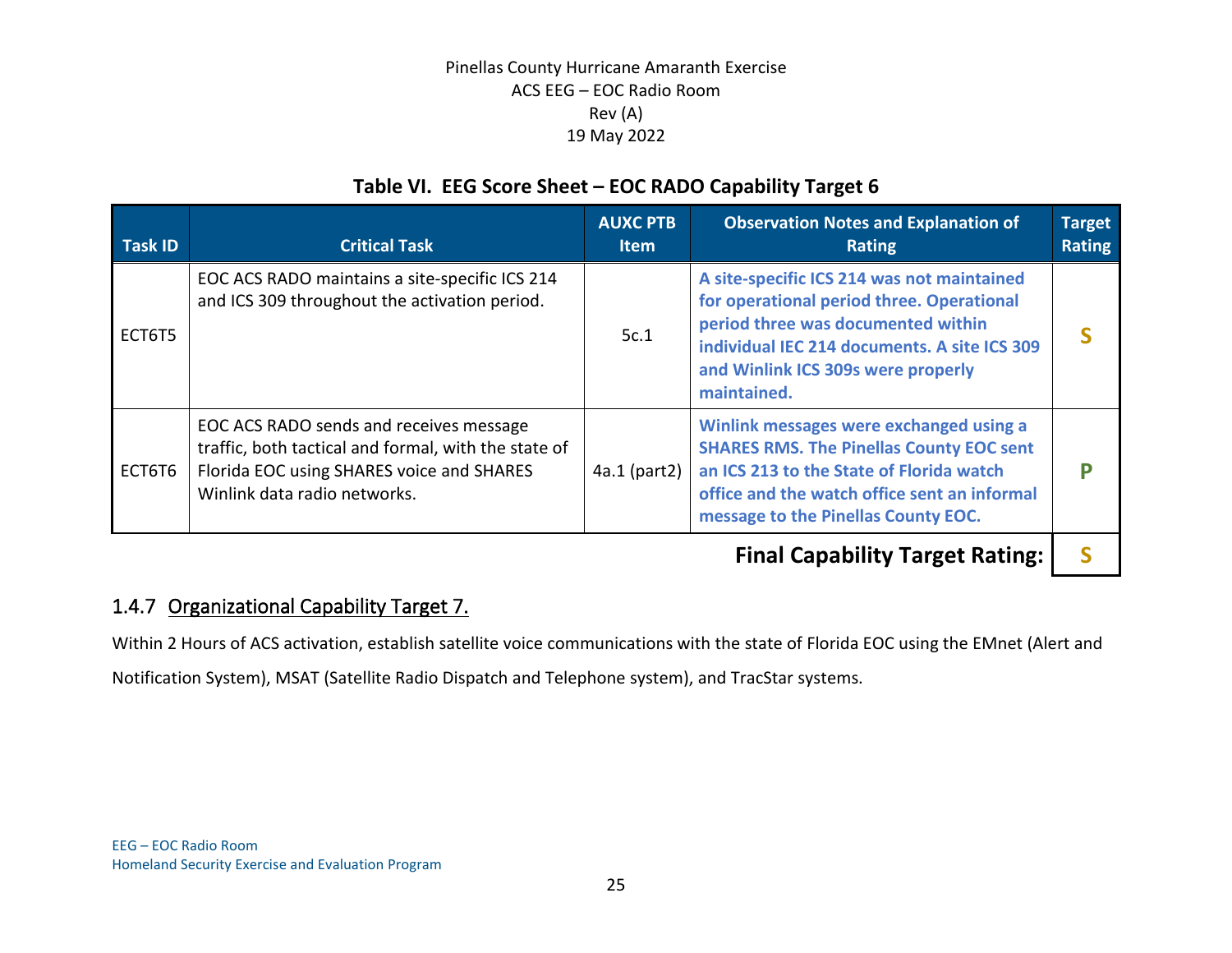## **Table VII. EEG Score Sheet – EOC RADO Capability Target 7**

| <b>Task ID</b> | <b>Critical Task</b>                                                                                                                                                                                            | <b>AUXC PTB</b><br><b>Item</b> | <b>Observation Notes and Explanation of</b><br><b>Rating</b>                                                                                                                                                                                                                               | <b>Target</b><br><b>Rating</b> |
|----------------|-----------------------------------------------------------------------------------------------------------------------------------------------------------------------------------------------------------------|--------------------------------|--------------------------------------------------------------------------------------------------------------------------------------------------------------------------------------------------------------------------------------------------------------------------------------------|--------------------------------|
| ECT7T1         | EOC ACS RADO obtains, assembles, and prepares<br>the material for a personal Go-Kit that will<br>support a 72-hour EOC activation.                                                                              | 2a.1, 2a.2,<br>2a.3, 2a.4      | This task will not be evaluated during the<br>May 2022 Pinellas County Hurricane<br>Amaranth Exercise.                                                                                                                                                                                     | N/A                            |
| ECT7T2         | When notified of ACS activation (Pinellas Alert,<br>Email, text, or phone), the EOC ACS RADO notifies<br>the ACS RO that he or she is available for<br>activation and accepts the EOC radio room<br>assignment. |                                | Many of the ACS members listed in the<br>Everbridge system did not acknowledge<br>receipt of the text or email alerts. However,<br>all ACS members participating in the<br>exercise acknowledged receipt of alerts and<br>notified ACS RO of intention to participate<br>in the exercise.  |                                |
| ECT7T3         | EOC ACS RADO obtains incident specific<br>information regarding the deployment from<br>ACS RO/Deputy RO (deployment location,<br>duration, time of arrival, ICS 204, ICS 205, etc.).                            | 2b.1, 2b.2                     | A documentation package containing<br>incident specific information was provided<br>to the EOC radio room team following<br>operational briefing two.                                                                                                                                      |                                |
| ECT7T4         | EOC ACS RADO establishes and maintains EMnet<br>voice communications with the state of Florida<br>EOC.                                                                                                          |                                | <b>EMnet satellite system at the state of</b><br>Florida EOC was inoperative during the<br>exercise period. The EMnet system at the<br><b>Pinellas County EOC was tested by</b><br>performing an echo test with the system<br>technical support team and found to be<br>fully operational. | N/A                            |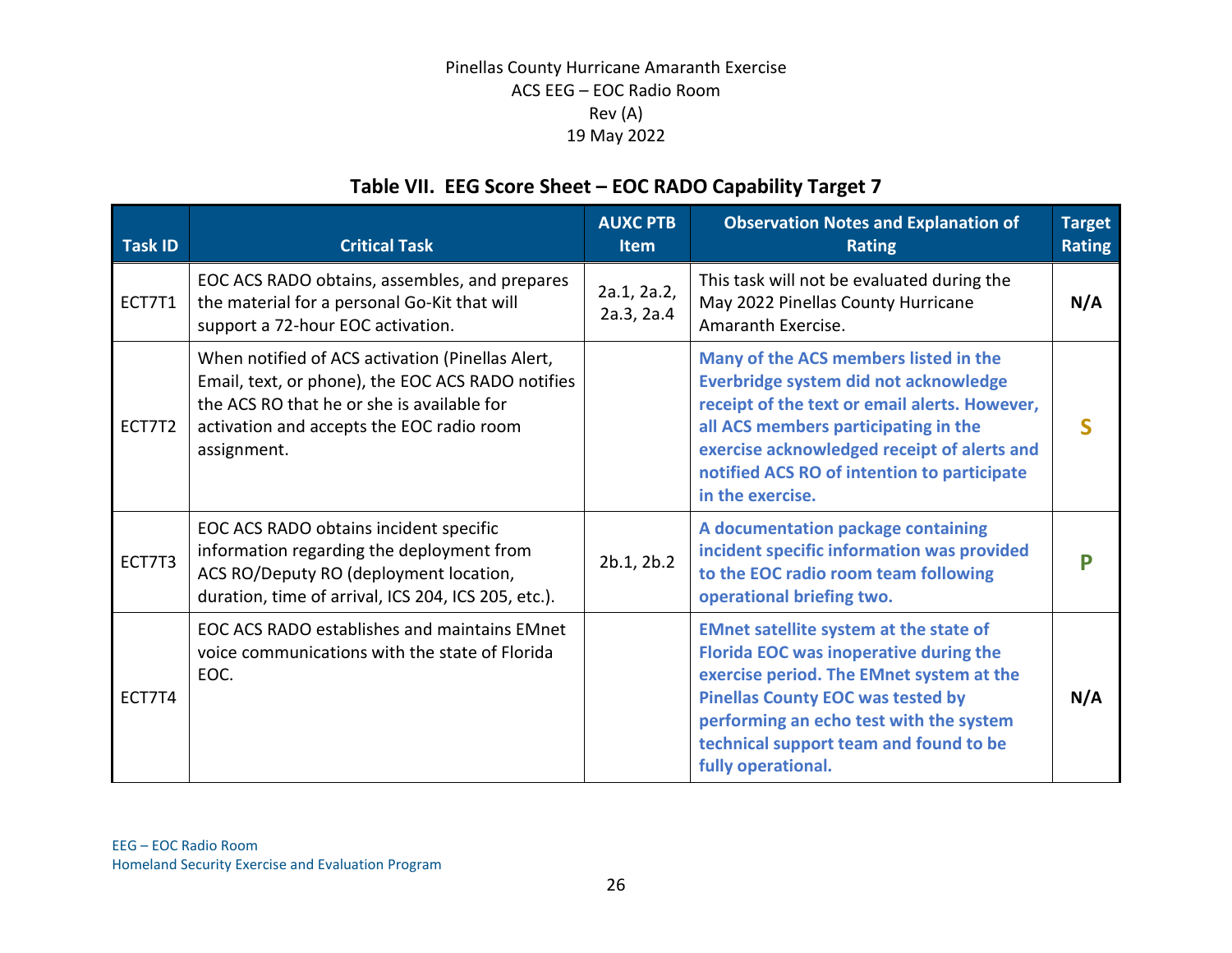## **Table VII. EEG Score Sheet – EOC RADO Capability Target 7**

| <b>Task ID</b> | <b>Critical Task</b>                                                                                                                                              | <b>AUXC PTB</b><br><b>Item</b> | <b>Observation Notes and Explanation of</b><br><b>Rating</b>                                                                                                                                                                                              | <b>Target</b><br><b>Rating</b> |
|----------------|-------------------------------------------------------------------------------------------------------------------------------------------------------------------|--------------------------------|-----------------------------------------------------------------------------------------------------------------------------------------------------------------------------------------------------------------------------------------------------------|--------------------------------|
| ECT7T5         | EOC ACS RADO establishes and maintains MSAT<br>voice communications with the state of Florida<br>EOC.                                                             |                                | Limited number of qualified operators.                                                                                                                                                                                                                    | P                              |
| ECT7T6         | EOC ACS RADO unpacks, transports, and installs a<br>TracStar satellite antenna system onto the roof of<br>the EOC.                                                |                                |                                                                                                                                                                                                                                                           |                                |
| ECT7T7         | EOC ACS RADO establishes and maintains<br>TracStar voice communications with the state of<br>Florida EOC.                                                         |                                | The Trackstar system was unable to acquire<br>satellite lock. After discussing the problem<br>with the Trackstar system service center, it<br>was determined that the earth station<br>equipment at the Pinellas County EOC<br>needed a software upgrade. |                                |
| ECT7T8         | EOC ACS RADO maintains a site-specific ICS 214<br>and ICS 309 throughout the activation period.                                                                   | 5c.1                           | A site-specific ICS 214 was not maintained<br>for operational period three. Operational<br>period three was documented within<br>individual IEC 214 documents. A site ICS 309<br>and was properly maintained.                                             |                                |
| ECT7T9         | EOC ACS RADO sends and receives message<br>traffic, both tactical and formal, with the state of<br>Florida EOC using EMnet, MSAT, and TracStar<br>voice networks. |                                | The exchange of traffic was limited to voice<br>connectivity testing.                                                                                                                                                                                     |                                |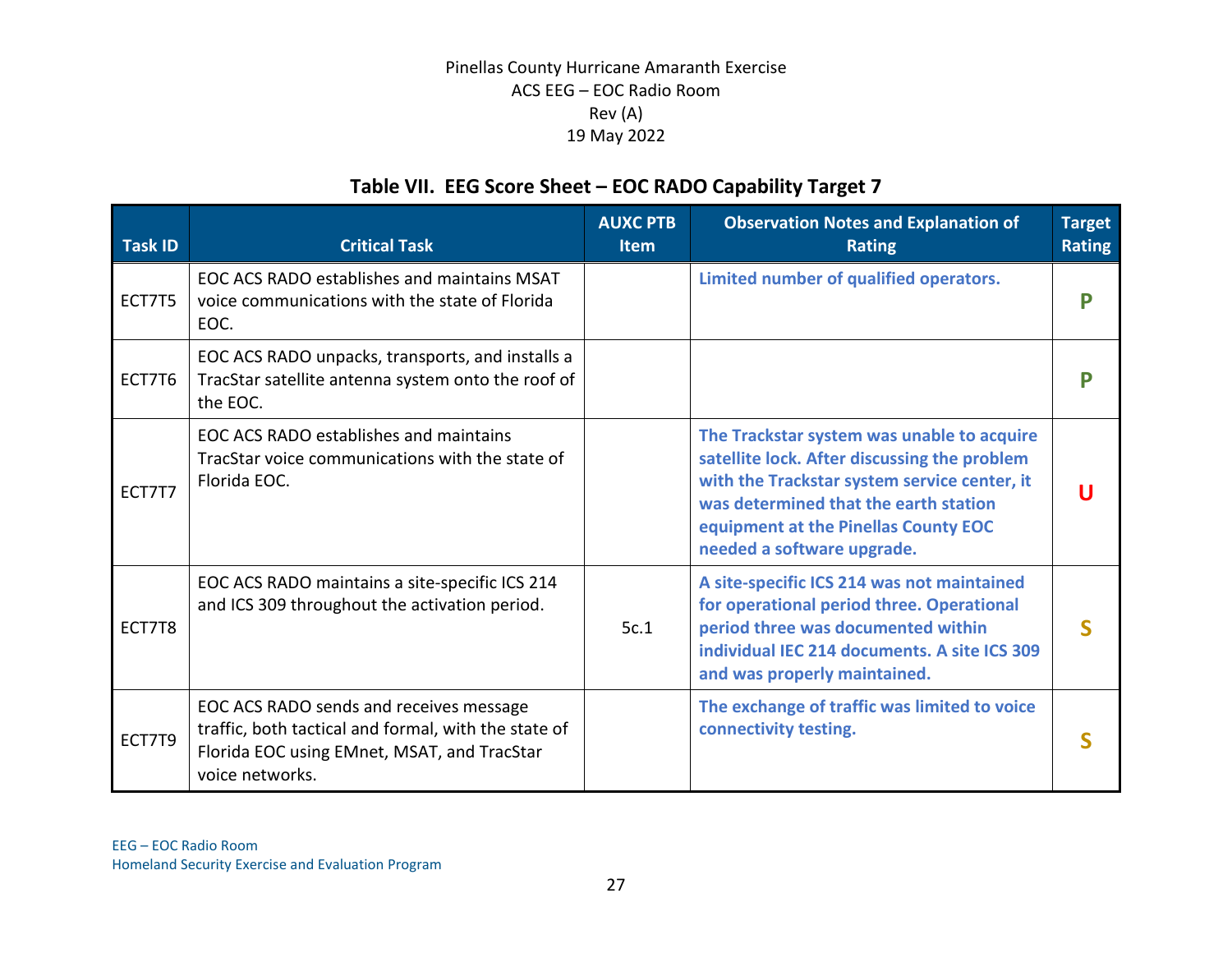## **Table VII. EEG Score Sheet – EOC RADO Capability Target 7**

| <b>Task ID</b> | <b>Critical Task</b> | <b>AUXC PTB</b><br><b>Item</b> | <b>Observation Notes and Explanation of</b><br>Rating | <b>Target</b><br><b>Rating</b> |
|----------------|----------------------|--------------------------------|-------------------------------------------------------|--------------------------------|
|                |                      |                                | <b>Final Capability Target Rating:  </b>              |                                |

## 1.4.8 Organizational Capability Target 8.

Within 3 hours of ACS deactivation, notify all deployed ACS resources of ACS deactivation, manage material resources returned to

the Pinellas County EOC, deliver incident specific documentation to ACS leadership, and demobilize resources.

| <b>Task ID</b> | <b>Critical Task</b>                                                                              | <b>AUXC PTB</b><br>Item | <b>Observation Notes and Explanation of</b><br><b>Rating</b>                                                                                                                                                                                                                                     | <b>Target</b><br><b>Rating</b> |
|----------------|---------------------------------------------------------------------------------------------------|-------------------------|--------------------------------------------------------------------------------------------------------------------------------------------------------------------------------------------------------------------------------------------------------------------------------------------------|--------------------------------|
| ECT8T1         | EOC ACS RADO notifies all net stations that ACS is<br>being deactivated.                          |                         |                                                                                                                                                                                                                                                                                                  |                                |
| ECT8T2         | EOC ACS RADO tracks status of deployed<br>resources until each resource is reported home<br>safe. |                         | Departure and arrival information used to<br>track the status of deployed resources is<br>incomplete. EOC logs do not indicate if EOC<br>team attempted to contact deployed teams<br>returning to EOC that may have been late.<br>The lack of a net control log made tracking<br>more difficult. |                                |

## **Table VIII. EEG Score Sheet – EOC RADO Capability Target 8**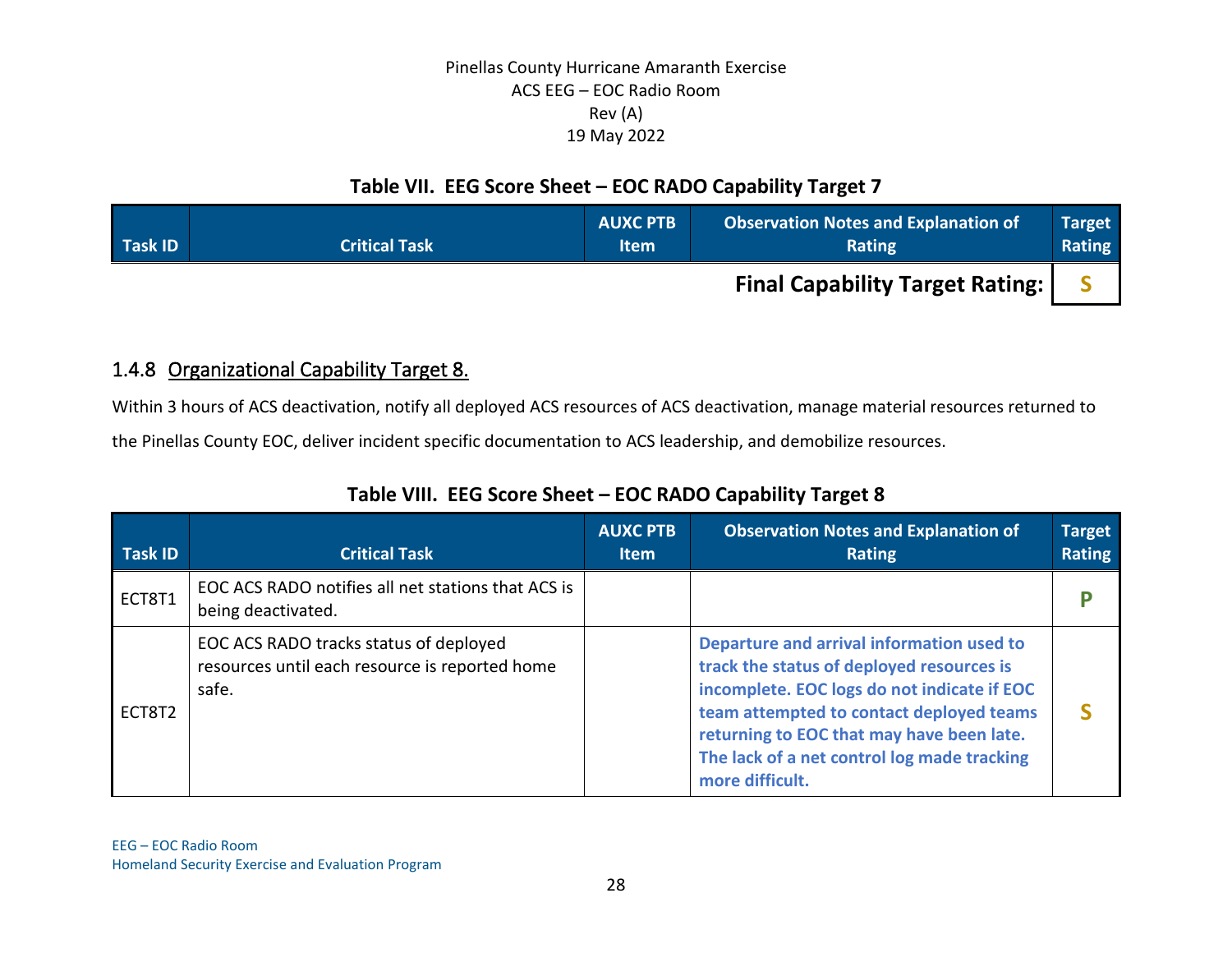## **Table VIII. EEG Score Sheet – EOC RADO Capability Target 8**

| <b>Task ID</b> | <b>Critical Task</b>                                                                                                                                                                                                                                                                                                                                        | <b>AUXC PTB</b><br><b>Item</b> | <b>Observation Notes and Explanation of</b><br><b>Rating</b>                                                                                                                                                                                                               | <b>Target</b><br><b>Rating</b> |
|----------------|-------------------------------------------------------------------------------------------------------------------------------------------------------------------------------------------------------------------------------------------------------------------------------------------------------------------------------------------------------------|--------------------------------|----------------------------------------------------------------------------------------------------------------------------------------------------------------------------------------------------------------------------------------------------------------------------|--------------------------------|
| ECT8T3         | ACS Logistics Officer inventories, documents<br>discrepancies, and stores shelter radio kits and<br>resources returned to the EOC during<br>demobilization.                                                                                                                                                                                                 |                                | All deployed shelter kits were packed<br>properly and returned to the EOC.<br>The procedure used to document the<br>distribution and demobilization of shelter<br>radio kits was unique to the exercise and<br>may not be extensible to a large-scale<br>activation event. |                                |
| ECT8T4         | EOC ACS RADO finalizes the site ICS 214, ICS 309,<br>and net control logs; secures a copy of all formal<br>messages exchanged during the activation event<br>and a copy of the event's ICS documentation<br>package (e.g., ICS 201, ICS 205, elements of<br>Incident Action Plan, etc.); and delivers station<br>records to the Pinellas ACS Admin Officer. | 5c.1                           | A complete documentation set was<br>provided to the PACS Admin Officer.                                                                                                                                                                                                    | D                              |
| ECT8T5         | EOC ACS RADO deinstalls, packs, transports, and<br>stores the TracStar satellite antenna system.                                                                                                                                                                                                                                                            |                                |                                                                                                                                                                                                                                                                            | р                              |
| ECT8T6         | EOC ACS RADO returns home and notifies ACS RO<br>upon safe arrival.                                                                                                                                                                                                                                                                                         |                                | The EOC Radio Room team remained at the<br>EOC for a hot wash meeting and debrief.                                                                                                                                                                                         | N/A                            |

**Final Capability Target Rating: | S |**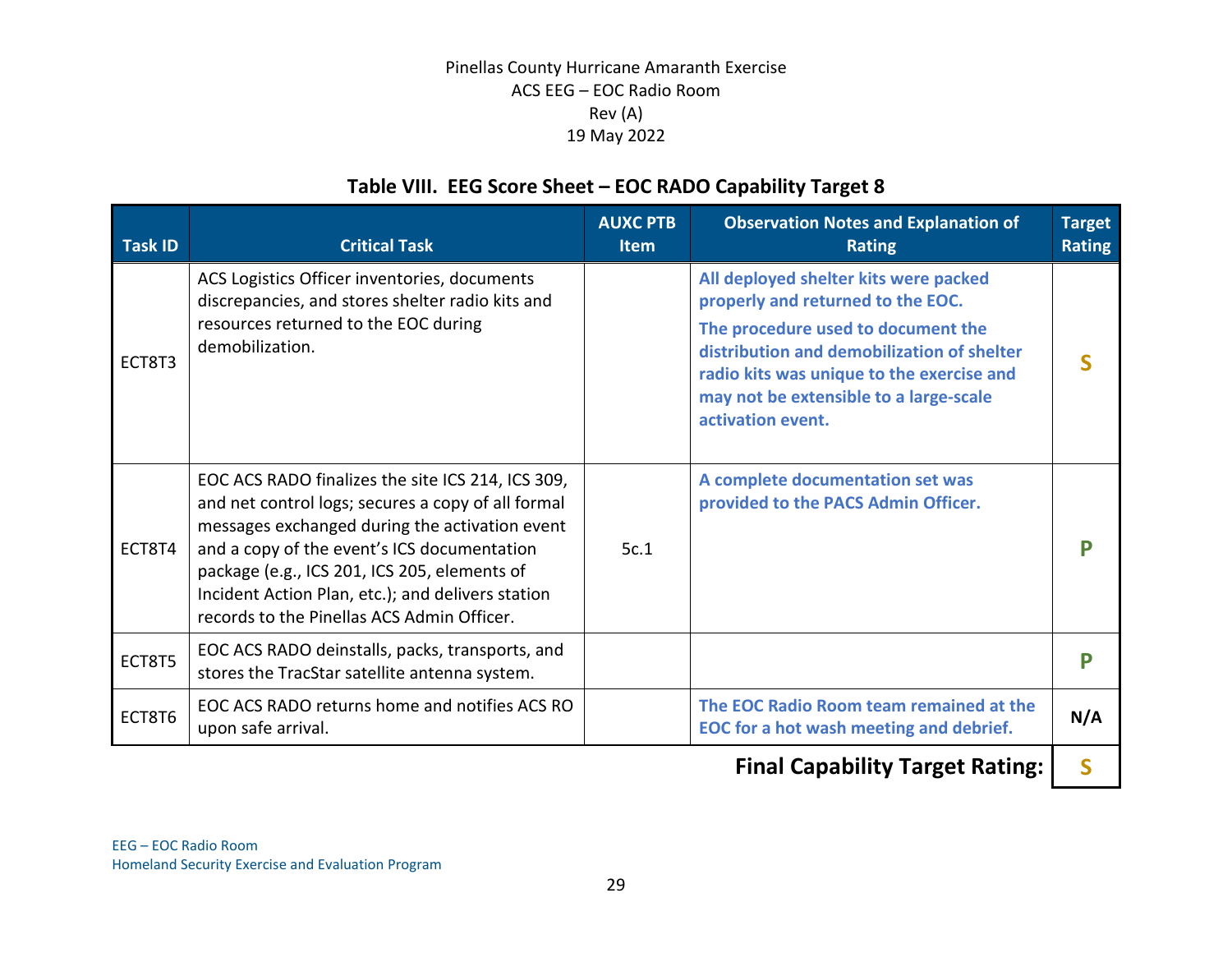| <b>Evaluator Information</b>     |
|----------------------------------|
| Evaluator Name: Michael H Drake  |
| Evaluator Email: WA1RYQ@ARRL.net |
| Evaluator Phone:                 |

## 1.5 RATINGS DEFINITIONS

| Performed without<br>Challenges (P)          | The targets and critical tasks associated with the core capability<br>were completed in a manner that achieved the objective(s) and did<br>not negatively impact the performance of other activities.<br>Performance of this activity did not contribute to additional health<br>and/or safety risks for the public or for emergency workers, and it<br>was conducted in accordance with applicable plans, policies,<br>procedures, regulations, and laws.                                                                                       |
|----------------------------------------------|--------------------------------------------------------------------------------------------------------------------------------------------------------------------------------------------------------------------------------------------------------------------------------------------------------------------------------------------------------------------------------------------------------------------------------------------------------------------------------------------------------------------------------------------------|
| <b>Performed with Some</b><br>Challenges (S) | The targets and critical tasks associated with the core capability<br>were completed in a manner that achieved the objective(s) and did<br>not negatively impact the performance of other activities.<br>Performance of this activity did not contribute to additional health<br>and/or safety risks for the public or for emergency workers, and it<br>was conducted in accordance with applicable plans, policies,<br>procedures, regulations, and laws. However, opportunities to<br>enhance effectiveness and/or efficiency were identified. |
| Performed with Major<br>Challenges (M)       | The targets and critical tasks associated with the core capability<br>were completed in a manner that achieved the objective(s), but<br>some or all of the following were observed: demonstrated<br>performance had a negative impact on the performance of other<br>activities; contributed to additional health and/or safety risks for<br>the public or for emergency workers; and/or was not conducted in<br>accordance with applicable plans, policies, procedures, regulations,<br>and laws.                                               |
| Unable to be<br>Performed (U)                | The targets and critical tasks associated with the core capability<br>were not performed in a manner that achieved the objective(s).                                                                                                                                                                                                                                                                                                                                                                                                             |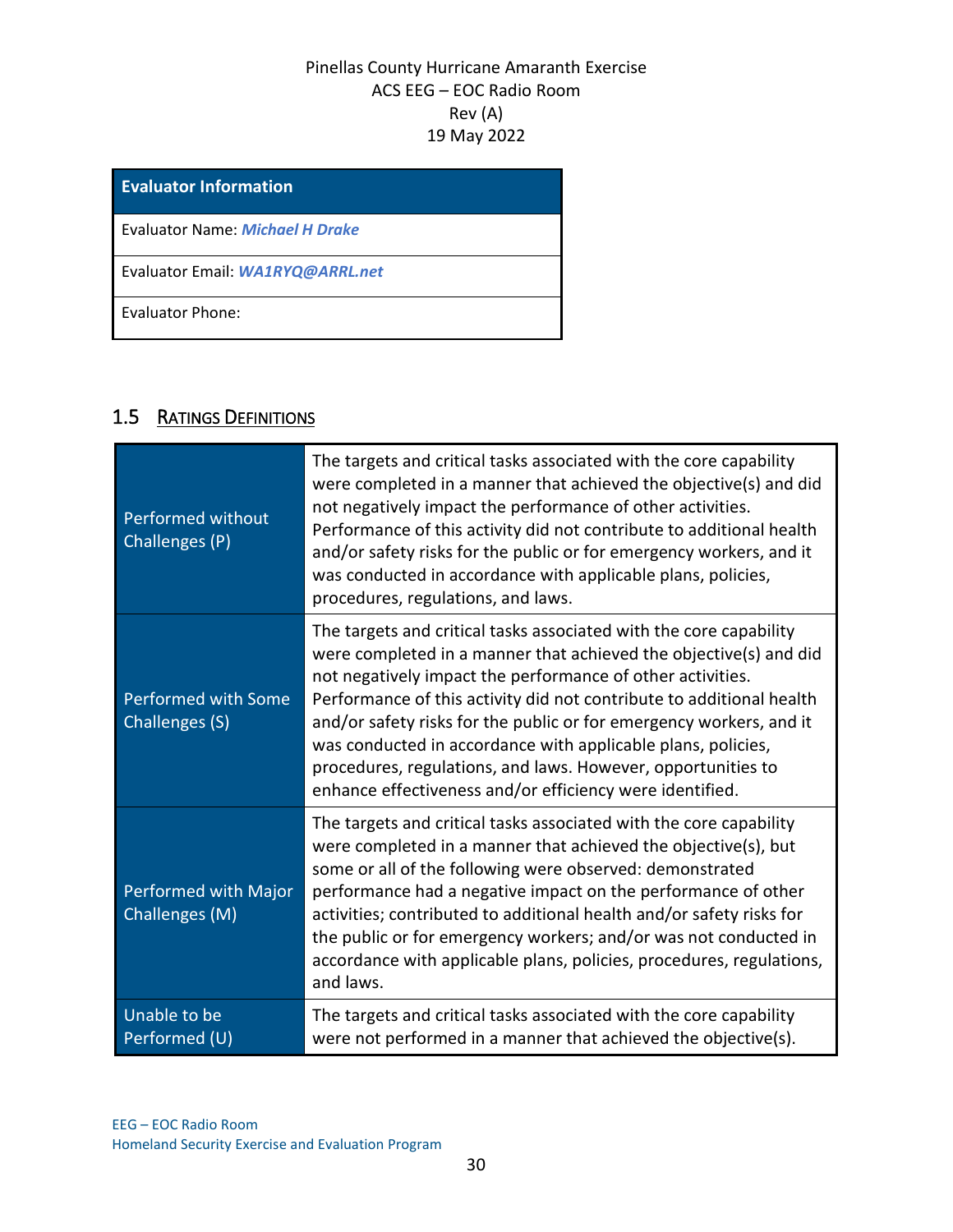# Appendix A

## A APPENDIX A – ACRONYMS, ABBREVIATIONS, AND DEFINITIONS

### A.1 ACRONYMS

The following acronyms are used in this document.

| <b>ACRONYM</b>    | <b>DEFINITION</b>                                 |
|-------------------|---------------------------------------------------|
| <b>ACS</b>        | <b>Auxiliary Communication Service</b>            |
| ARES <sup>®</sup> | <b>Amateur Radio Emergency Service</b>            |
| EEG               | <b>Exercise Evaluation Guide</b>                  |
| EOC               | <b>Emergency Operations Center</b>                |
| HF.               | High Frequency                                    |
| <b>HSEEP</b>      | Homeland Security Exercise and Evaluation Program |
| <b>ICS</b>        | <b>Incident Command System</b>                    |
| <b>PTB</b>        | <b>Position Task Book</b>                         |
| RO.               | Radio Officer                                     |
| <b>UHF</b>        | <b>Ultra-High Frequency</b>                       |
| <b>VHF</b>        | Very-High Frequency                               |

### A.2 ABBREVIATIONS

The following abbreviations are used in this document.

#### ABBREVIATION DEFINITION

AUXC Auxiliary Communicator

RADO Radio Operator

EEG – EOC Radio Room Homeland Security Exercise and Evaluation Program